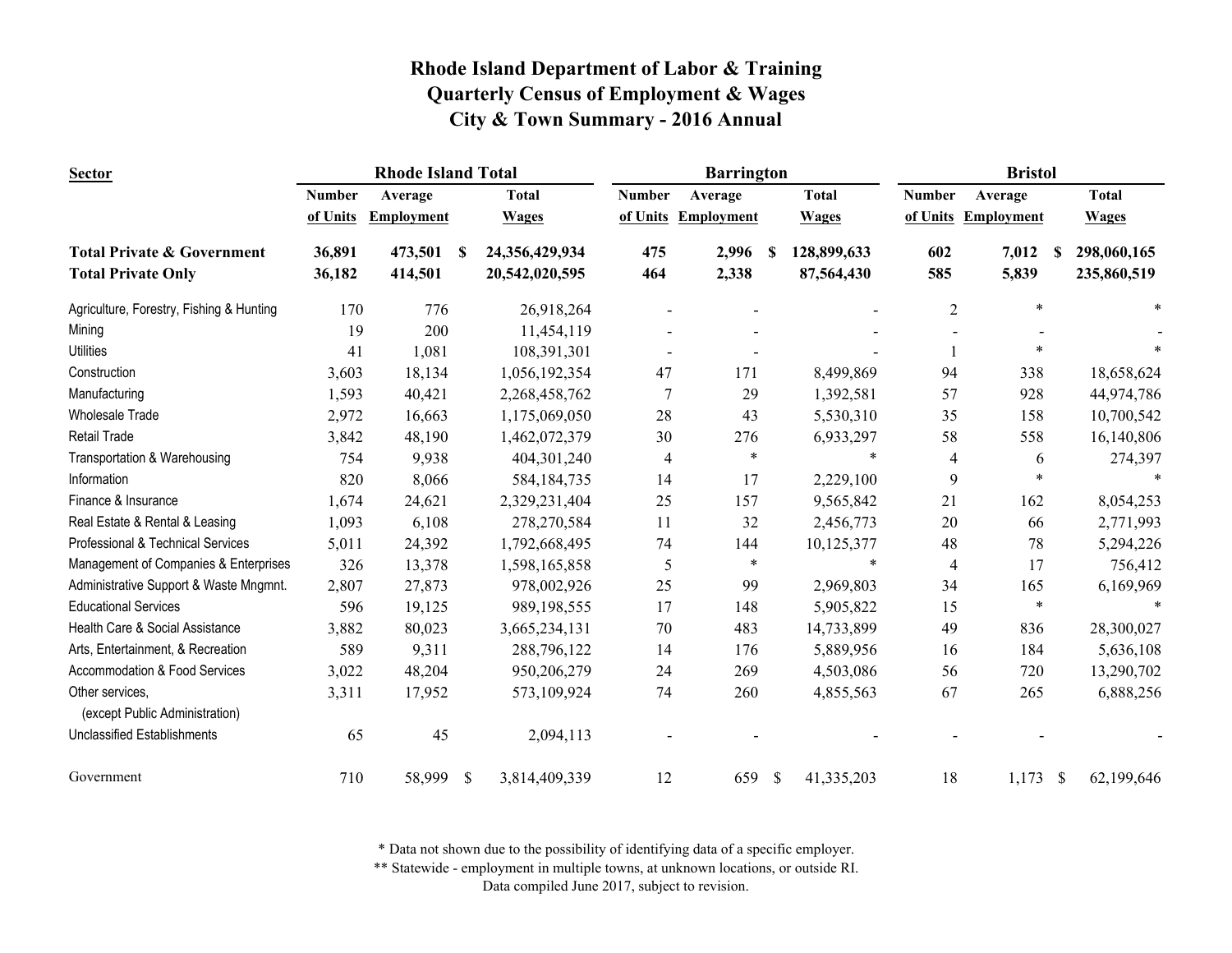| <b>Sector</b>                                     |                | <b>Burrillville</b> |               |             |                | <b>Central Falls</b>     |    |              |                | Charlestown         |    |              |
|---------------------------------------------------|----------------|---------------------|---------------|-------------|----------------|--------------------------|----|--------------|----------------|---------------------|----|--------------|
|                                                   | <b>Number</b>  | Average             | <b>Total</b>  |             | <b>Number</b>  | Average                  |    | <b>Total</b> | <b>Number</b>  | Average             |    | <b>Total</b> |
|                                                   | of Units       | <b>Employment</b>   | <b>Wages</b>  |             |                | of Units Employment      |    | <b>Wages</b> |                | of Units Employment |    | <b>Wages</b> |
| <b>Total Private &amp; Government</b>             | 298            | 3,226               | -S            | 131,784,172 | 260            | 2,895                    | -8 | 111,588,729  | 237            | 1,570               | -S | 62,856,963   |
| <b>Total Private Only</b>                         | 282            | 2,647               |               | 106,679,787 | 251            | 2,301                    |    | 78,325,665   | 222            | 1,347               |    | 52,740,875   |
| Agriculture, Forestry, Fishing & Hunting          | 3              | $\ast$              |               | *           |                |                          |    |              | 2              | $\ast$              |    |              |
| Mining                                            |                |                     |               |             |                |                          |    |              | 3              |                     |    |              |
| <b>Utilities</b>                                  | $\overline{c}$ | $\ast$              |               |             |                |                          |    |              |                |                     |    |              |
| Construction                                      | 70             | 277                 |               | 15,792,383  | 28             | 128                      |    | 4,859,658    | 56             | 166                 |    | 8,375,545    |
| Manufacturing                                     | 13             | 712                 |               | 37,153,691  | 28             | 565                      |    | 22,561,310   |                | $\ast$              |    |              |
| <b>Wholesale Trade</b>                            | 20             | 67                  |               | 5,264,257   | 3              | *                        |    | *            | 7              | 19                  |    | 2,025,918    |
| Retail Trade                                      | 20             | 136                 |               | 3,131,184   | 45             | 230                      |    | 6,973,535    | 23             | 147                 |    | 4,402,869    |
| Transportation & Warehousing                      | 4              | 45                  |               | 1,495,397   | 12             | 27                       |    | 544,544      | 2              | $\ast$              |    |              |
| Information                                       | 5              | 30                  |               | 899,447     |                | $\ast$                   |    | $\ast$       | 6              | 22                  |    | 616,406      |
| Finance & Insurance                               | 4              | 9                   |               | 362,391     |                | 50                       |    | 2,033,957    | 10             | 51                  |    | 3,772,948    |
| Real Estate & Rental & Leasing                    | 4              | 6                   |               | 234,284     | 8              | 41                       |    | 1,218,481    | 8              | 34                  |    | 1,730,561    |
| Professional & Technical Services                 | 31             | 50                  |               | 3,195,000   | 11             | 18                       |    | 570,604      | 18             | 47                  |    | 3,190,268    |
| Management of Companies & Enterprises             |                |                     |               |             |                |                          |    |              |                | $\ast$              |    |              |
| Administrative Support & Waste Mngmnt.            | 19             | 79                  |               | 2,787,519   | 17             | 329                      |    | 13,244,130   | 20             | 73                  |    | 2,692,509    |
| <b>Educational Services</b>                       | 3              | 12                  |               | 184,830     | $\overline{2}$ | $\ast$                   |    |              | $\overline{c}$ | $\ast$              |    |              |
| Health Care & Social Assistance                   | 27             | 562                 |               | 20,617,081  | 35             | 389                      |    | 11,152,242   | 21             | 146                 |    | 5,741,152    |
| Arts, Entertainment, & Recreation                 | 7              | 63                  |               | 899,435     |                | $\overline{\phantom{a}}$ |    |              | 4              | $\ast$              |    |              |
| Accommodation & Food Services                     | 27             | 459                 |               | 7,155,523   | 33             | 257                      |    | 4,484,294    | 19             | 274                 |    | 4,739,996    |
| Other services,<br>(except Public Administration) | 26             | 72                  |               | 2,034,104   | 25             | 86                       |    | 2,284,692    | 22             | 41                  |    | 905,985      |
| <b>Unclassified Establishments</b>                |                | $\ast$              |               | $\ast$      |                | $\ast$                   |    | $\ast$       |                |                     |    |              |
| Government                                        | 17             | 579                 | $\mathcal{S}$ | 25,104,385  | 10             | 594 \$                   |    | 33,263,064   | 16             | 222                 | \$ | 10,116,088   |

\* Data not shown due to the possibility of identifying data of a specific employer.

\*\* Statewide - employment in multiple towns, at unknown locations, or outside RI.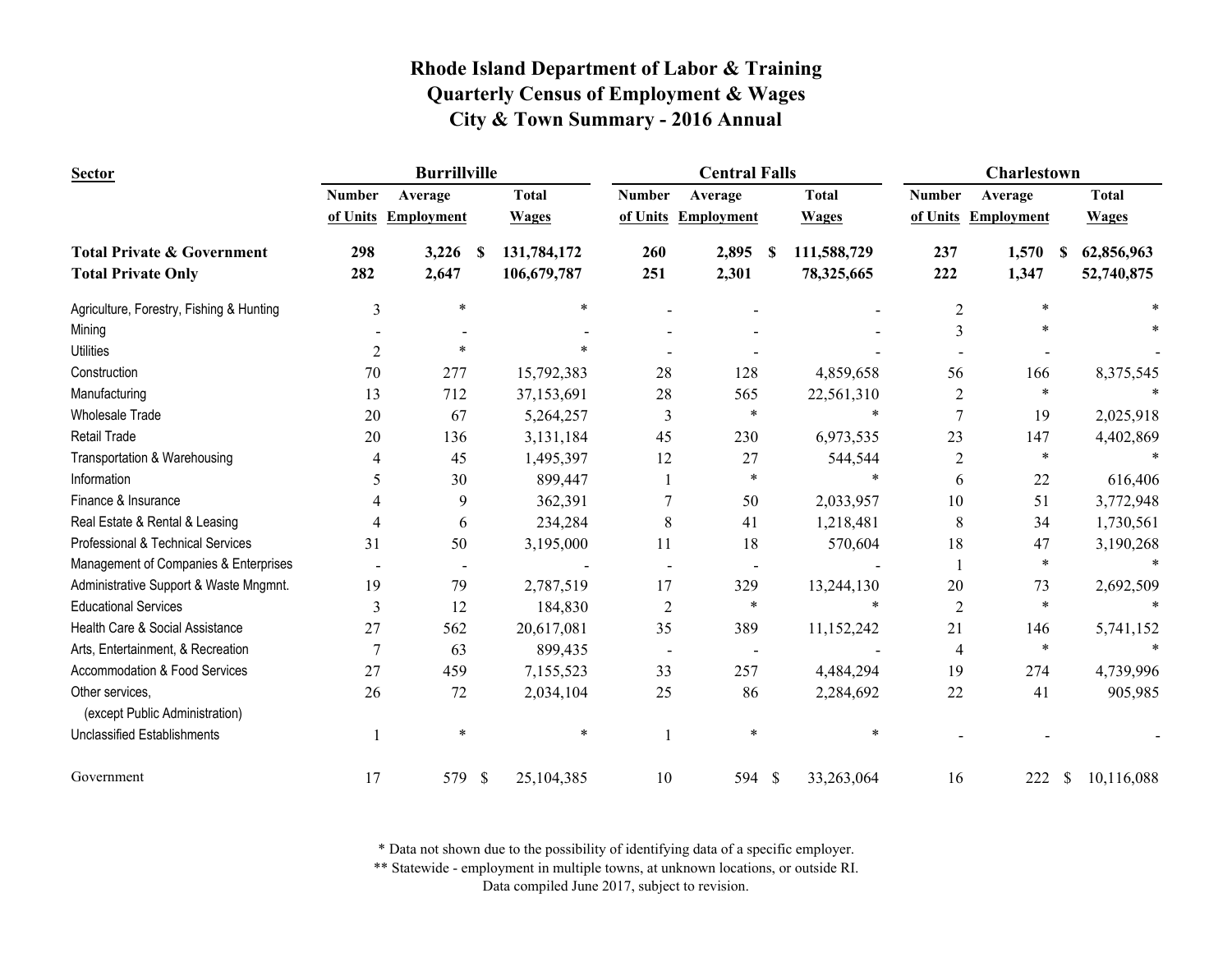| <b>Sector</b>                            |                | Coventry          |               |              |                | <b>Cranston</b>     |   |               |                | <b>Cumberland</b>   |          |               |
|------------------------------------------|----------------|-------------------|---------------|--------------|----------------|---------------------|---|---------------|----------------|---------------------|----------|---------------|
|                                          | <b>Number</b>  | Average           |               | <b>Total</b> | <b>Number</b>  | Average             |   | <b>Total</b>  | <b>Number</b>  | Average             |          | <b>Total</b>  |
|                                          | of Units       | <b>Employment</b> |               | <b>Wages</b> |                | of Units Employment |   | <b>Wages</b>  |                | of Units Employment |          | <b>Wages</b>  |
| <b>Total Private &amp; Government</b>    | 694            | 7,878             | -S            | 299,641,840  | 2,487          | 36,809              | S | 1,797,708,863 | 880            | 11,015              | <b>S</b> | 597,772,374   |
| <b>Total Private Only</b>                | 676            | 6,654             |               | 243,966,049  | 2,455          | 30,502              |   | 1,356,491,558 | 866            | 9,963               |          | 539, 332, 322 |
| Agriculture, Forestry, Fishing & Hunting | 3              | $\ast$            |               | $\ast$       | 9              | 18                  |   | 390,668       |                | $\ast$              |          |               |
| Mining                                   |                |                   |               |              | $\overline{2}$ | $\ast$              |   |               |                |                     |          |               |
| <b>Utilities</b>                         |                |                   |               |              |                |                     |   |               | $\mathfrak{D}$ |                     |          |               |
| Construction                             | 120            | 386               |               | 15,488,072   | 223            | 1,280               |   | 70,636,369    | 108            | 631                 |          | 41,965,687    |
| Manufacturing                            | 37             | 545               |               | 44,061,436   | 151            | 3,462               |   | 180,427,815   | 33             | 1,723               |          | 79,700,843    |
| <b>Wholesale Trade</b>                   | 29             | 257               |               | 19,099,990   | 152            | 1,718               |   | 107,838,916   | 56             | 581                 |          | 37,328,617    |
| <b>Retail Trade</b>                      | 87             | 1,717             |               | 49,405,982   | 301            | 5,030               |   | 157, 144, 206 | 83             | 951                 |          | 31,290,804    |
| Transportation & Warehousing             | 9              | 139               |               | 3,274,085    | 60             | 604                 |   | 27,053,668    | 21             | 604                 |          | 23,411,706    |
| Information                              | 12             | 40                |               | 3,322,893    | 38             | 2,344               |   | 194,331,218   | 18             | 137                 |          | 6,674,948     |
| Finance & Insurance                      | 23             | 101               |               | 5,341,568    | 136            | 866                 |   | 58,641,827    | 42             | 169                 |          | 9,371,584     |
| Real Estate & Rental & Leasing           | 17             | 48                |               | 1,853,130    | 77             | 357                 |   | 23,604,071    | 33             | 112                 |          | 5,914,424     |
| Professional & Technical Services        | 55             | 338               |               | 18,022,982   | 290            | 2,226               |   | 148,496,919   | 125            | 306                 |          | 21,365,511    |
| Management of Companies & Enterprises    | 6              | 60                |               | 3,055,228    | 14             | 556                 |   | 41,177,825    | 15             | $\ast$              |          |               |
| Administrative Support & Waste Mngmnt.   | 57             | 345               |               | 11,481,808   | 176            | 2,540               |   | 79,440,226    | 64             | 856                 |          | 48,849,565    |
| <b>Educational Services</b>              | 11             | 100               |               | 2,530,766    | 33             | 294                 |   | 7,574,142     | 19             | 341                 |          | 13,679,493    |
| Health Care & Social Assistance          | 73             | 1,290             |               | 42,911,871   | 333            | 3,793               |   | 137, 112, 573 | 99             | 858                 |          | 30,086,669    |
| Arts, Entertainment, & Recreation        | $\overline{7}$ | $\ast$            |               | $\ast$       | 37             | 449                 |   | 8,752,219     | 9              | 69                  |          | 1,264,001     |
| Accommodation & Food Services            | 60             | 958               |               | 15,814,374   | 191            | 3,286               |   | 58,248,219    | 54             | 697                 |          | 12,485,938    |
| Other services,                          | 77             | 299               |               | 7,464,678    | 237            | 1,653               |   | 53,565,293    | 88             | 532                 |          | 19,326,503    |
| (except Public Administration)           |                |                   |               |              |                |                     |   |               |                |                     |          |               |
| <b>Unclassified Establishments</b>       |                |                   |               |              |                | $\ast$              |   | $\ast$        | $\mathbf{1}$   | $\ast$              |          |               |
| Government                               | 18             | 1,223             | $\mathcal{S}$ | 55,675,791   | 33             | 6,307 \$            |   | 441,217,305   | 15             | $1,052$ \$          |          | 58,440,052    |

\* Data not shown due to the possibility of identifying data of a specific employer.

\*\* Statewide - employment in multiple towns, at unknown locations, or outside RI.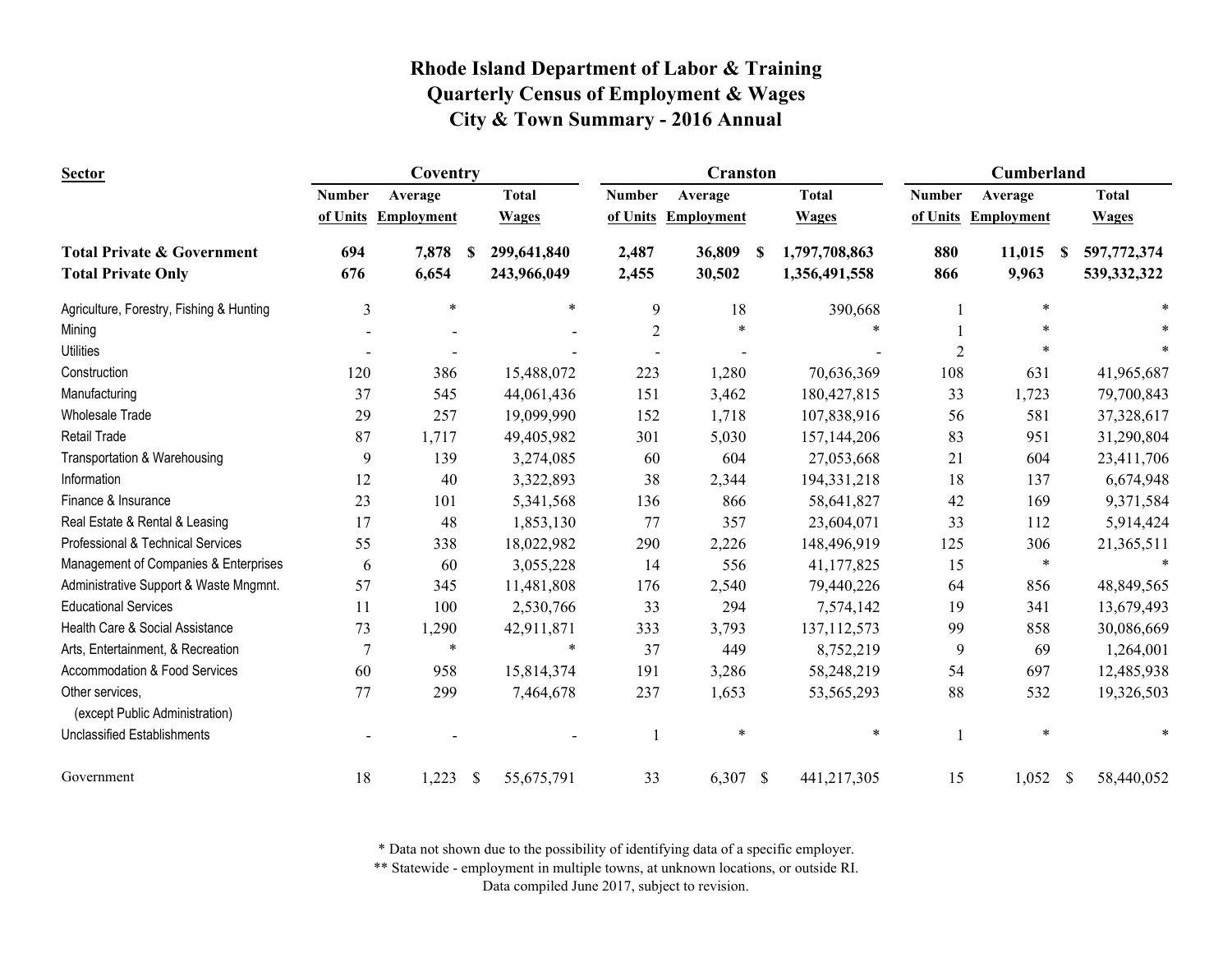| <b>Sector</b>                                     |                | <b>East Greenwich</b> |               |               |               | <b>East Providence</b> |   |              |                | <b>Exeter</b>       |              |              |
|---------------------------------------------------|----------------|-----------------------|---------------|---------------|---------------|------------------------|---|--------------|----------------|---------------------|--------------|--------------|
|                                                   | <b>Number</b>  | Average               |               | <b>Total</b>  | <b>Number</b> | Average                |   | <b>Total</b> | <b>Number</b>  | Average             |              | <b>Total</b> |
|                                                   |                | of Units Employment   |               | <b>Wages</b>  | of Units      | Employment             |   | <b>Wages</b> |                | of Units Employment |              | <b>Wages</b> |
| <b>Total Private &amp; Government</b>             | 805            | 7,987                 | \$.           | 365, 342, 210 | 1,487         | 21,718                 | S | 992,103,008  | 182            | 1,472<br>-S         |              | 56,154,144   |
| <b>Total Private Only</b>                         | 790            | 7,296                 |               | 324,625,955   | 1,471         | 20,322                 |   | 901,690,545  | 177            | 1,379               |              | 52,367,054   |
| Agriculture, Forestry, Fishing & Hunting          | $\overline{2}$ | ∗                     |               | $\ast$        |               |                        |   |              | 8              | 73                  |              | 1,804,592    |
| Mining                                            |                |                       |               |               |               |                        |   |              |                |                     |              |              |
| <b>Utilities</b>                                  |                | $\ast$                |               |               |               |                        |   |              |                |                     |              |              |
| Construction                                      | 42             | 172                   |               | 9,187,412     | 176           | 822                    |   | 51,620,710   | 38             | 112                 |              | 4,810,239    |
| Manufacturing                                     | 20             | 309                   |               | 19,117,988    | 95            | 2,505                  |   | 127,435,007  | 8              | 39                  |              | 2,280,917    |
| <b>Wholesale Trade</b>                            | 51             | 176                   |               | 19,133,597    | 87            | 1,188                  |   | 67,947,637   | 8              | $\ast$              |              |              |
| Retail Trade                                      | 69             | 890                   |               | 30,374,202    | 143           | 1,851                  |   | 63,475,637   | 11             | 59                  |              | 1,504,344    |
| Transportation & Warehousing                      | 5              | 78                    |               | 1,653,190     | 30            | 309                    |   | 9,715,040    | 5              | ∗                   |              |              |
| Information                                       | 20             | 53                    |               | 6,233,971     | 15            | 336                    |   | 22,959,237   | 3              | $\ast$              |              |              |
| Finance & Insurance                               | 57             | 257                   |               | 19,875,747    | 105           | 3,028                  |   | 183,239,730  | 5              | *                   |              |              |
| Real Estate & Rental & Leasing                    | 34             | 63                    |               | 2,961,118     | 51            | 259                    |   | 12,556,436   | 6              | 6                   |              | 238,654      |
| Professional & Technical Services                 | 144            | 757                   |               | 53,044,813    | 201           | 1,097                  |   | 71,488,862   | 18             | *                   |              |              |
| Management of Companies & Enterprises             | 9              | $\ast$                |               | $\ast$        | 12            | 140                    |   | 16,499,413   | -1             | $\ast$              |              |              |
| Administrative Support & Waste Mngmnt.            | 49             | 251                   |               | 9,531,323     | 114           | 1,173                  |   | 37,200,359   | 26             | 127                 |              | 6,027,046    |
| <b>Educational Services</b>                       | 17             | 736                   |               | 31,480,606    | 22            | 407                    |   | 16,694,957   | $\overline{c}$ | $\ast$              |              |              |
| Health Care & Social Assistance                   | 127            | 1,623                 |               | 66,030,597    | 158           | 4,207                  |   | 159,700,880  | 13             | 158                 |              | 5,156,953    |
| Arts, Entertainment, & Recreation                 | 9              | 75                    |               | 1,529,221     | 30            | 693                    |   | 12,940,851   | 5              | $\ast$              |              | $\ast$       |
| Accommodation & Food Services                     | 61             | 1,313                 |               | 23,595,763    | 106           | 1,585                  |   | 25,807,808   | 13             | 184                 |              | 3,409,283    |
| Other services,<br>(except Public Administration) | 79             | 318                   |               | 8,320,747     | 126           | 722                    |   | 22,407,981   | 11             | 32                  |              | 1,035,495    |
| <b>Unclassified Establishments</b>                |                | $\ast$                |               | $\ast$        |               |                        |   |              |                |                     |              |              |
| Government                                        | 16             | 691                   | $\mathcal{S}$ | 40,716,255    | 22            | 1,396 \$               |   | 90,396,489   | 6              | 94                  | $\mathbb{S}$ | 3,787,090    |

\* Data not shown due to the possibility of identifying data of a specific employer.

\*\* Statewide - employment in multiple towns, at unknown locations, or outside RI.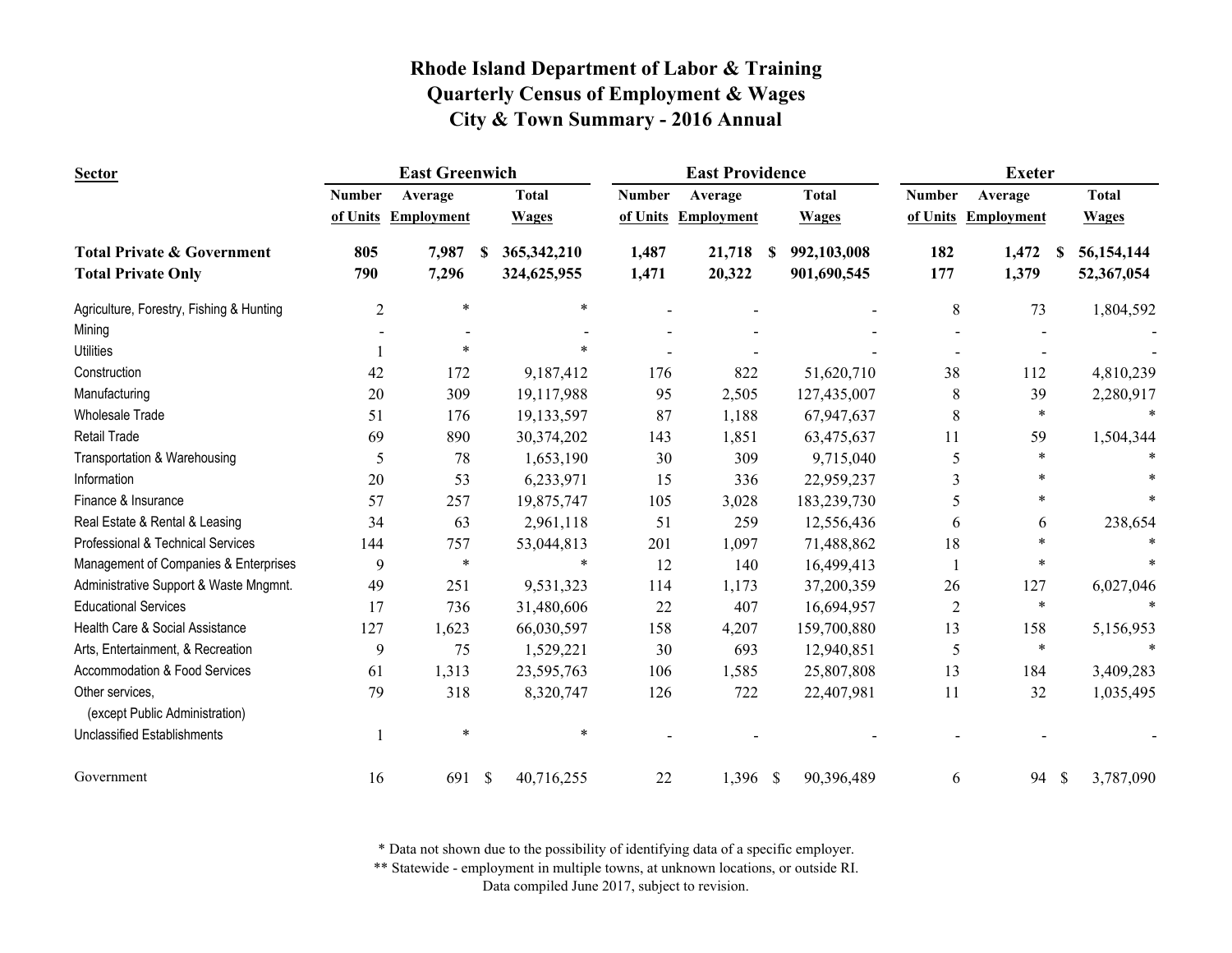| <b>Sector</b>                                     |                | Foster            |               |              |                | Glocester         |              |              |                | Hopkinton                |    |              |
|---------------------------------------------------|----------------|-------------------|---------------|--------------|----------------|-------------------|--------------|--------------|----------------|--------------------------|----|--------------|
|                                                   | <b>Number</b>  | Average           |               | <b>Total</b> | <b>Number</b>  | Average           |              | <b>Total</b> | <b>Number</b>  | Average                  |    | <b>Total</b> |
|                                                   | of Units       | <b>Employment</b> |               | <b>Wages</b> | of Units       | <b>Employment</b> |              | <b>Wages</b> |                | of Units Employment      |    | <b>Wages</b> |
| <b>Total Private &amp; Government</b>             | 93             | 494               | S             | 16,107,085   | 189            | 1,506             | \$.          | 56,369,901   | 199            | 1,199                    | -S | 54,270,294   |
| <b>Total Private Only</b>                         | 87             | 400               |               | 12,024,968   | 172            | 1,068             |              | 34,190,333   | 187            | 1,084                    |    | 49,402,961   |
| Agriculture, Forestry, Fishing & Hunting          | 3              | $\ast$            |               | $\ast$       | $\overline{2}$ | $\ast$            |              | $\ast$       | 5              | 5                        |    | 93,412       |
| Mining                                            |                |                   |               |              |                |                   |              |              |                |                          |    |              |
| <b>Utilities</b>                                  |                |                   |               |              |                |                   |              |              |                |                          |    |              |
| Construction                                      | 20             | 38                |               | 1,374,786    | 50             | 141               |              | 6,203,064    | 56             | 153                      |    | 6,852,892    |
| Manufacturing                                     | 2              | $\ast$            |               | $\ast$       | 2              | *                 |              | $\ast$       | 22             | 391                      |    | 25,061,491   |
| <b>Wholesale Trade</b>                            | 3              | $\ast$            |               | $\ast$       | 4              | 4                 |              | 110,320      | 6              | 17                       |    | 1,692,055    |
| <b>Retail Trade</b>                               | 8              | 37                |               | 572,198      | 19             | 173               |              | 3,968,014    | 18             | 107                      |    | 3,230,461    |
| Transportation & Warehousing                      | 3              | $\ast$            |               | $\ast$       | 8              | 74                |              | 2,661,205    |                | $\overline{\phantom{a}}$ |    |              |
| Information                                       | 2              | *                 |               | $\ast$       | 3              | 16                |              | 339,297      | 4              | 16                       |    | 233,932      |
| Finance & Insurance                               |                | *                 |               | $\ast$       | 5              | 26                |              | 1,055,054    | 4              | *                        |    |              |
| Real Estate & Rental & Leasing                    |                |                   |               |              | 4              | 6                 |              | 195,783      | $\overline{2}$ | *                        |    |              |
| Professional & Technical Services                 | 11             | 19                |               | 824,837      | 13             | 74                |              | 5,532,394    | 11             | 28                       |    | 2,136,410    |
| Management of Companies & Enterprises             | $\overline{2}$ | $\ast$            |               | $\ast$       |                |                   |              |              |                | $\ast$                   |    |              |
| Administrative Support & Waste Mngmnt.            | 13             | 68                |               | 2,293,887    | 13             | 57                |              | 1,807,735    | 16             | 27                       |    | 899,860      |
| <b>Educational Services</b>                       |                |                   |               |              |                | *                 |              | $\ast$       |                |                          |    |              |
| Health Care & Social Assistance                   | 9              | 74                |               | 2,277,537    | 15             | 235               |              | 6,287,785    | 20             | 167                      |    | 5,225,254    |
| Arts, Entertainment, & Recreation                 | $\overline{2}$ | $\ast$            |               | $\ast$       | 3              | 17                |              | 564,749      | 4              | 42                       |    | 640,293      |
| Accommodation & Food Services                     | 6              | 35                |               | 498,328      | 17             | 174               |              | 2,517,138    | 9              | 89                       |    | 1,578,289    |
| Other services,<br>(except Public Administration) | 4              | 11                |               | 166,661      | 17             | 40                |              | 1,661,911    | 11             | 25                       |    | 562,330      |
| <b>Unclassified Establishments</b>                |                | $\ast$            |               | $\ast$       |                |                   |              |              |                |                          |    |              |
| Government                                        | $\tau$         | 94                | $\mathcal{S}$ | 4,082,117    | 18             | 438               | $\mathbb{S}$ | 22,179,568   | 13             | 114S                     |    | 4,867,333    |

\* Data not shown due to the possibility of identifying data of a specific employer.

\*\* Statewide - employment in multiple towns, at unknown locations, or outside RI.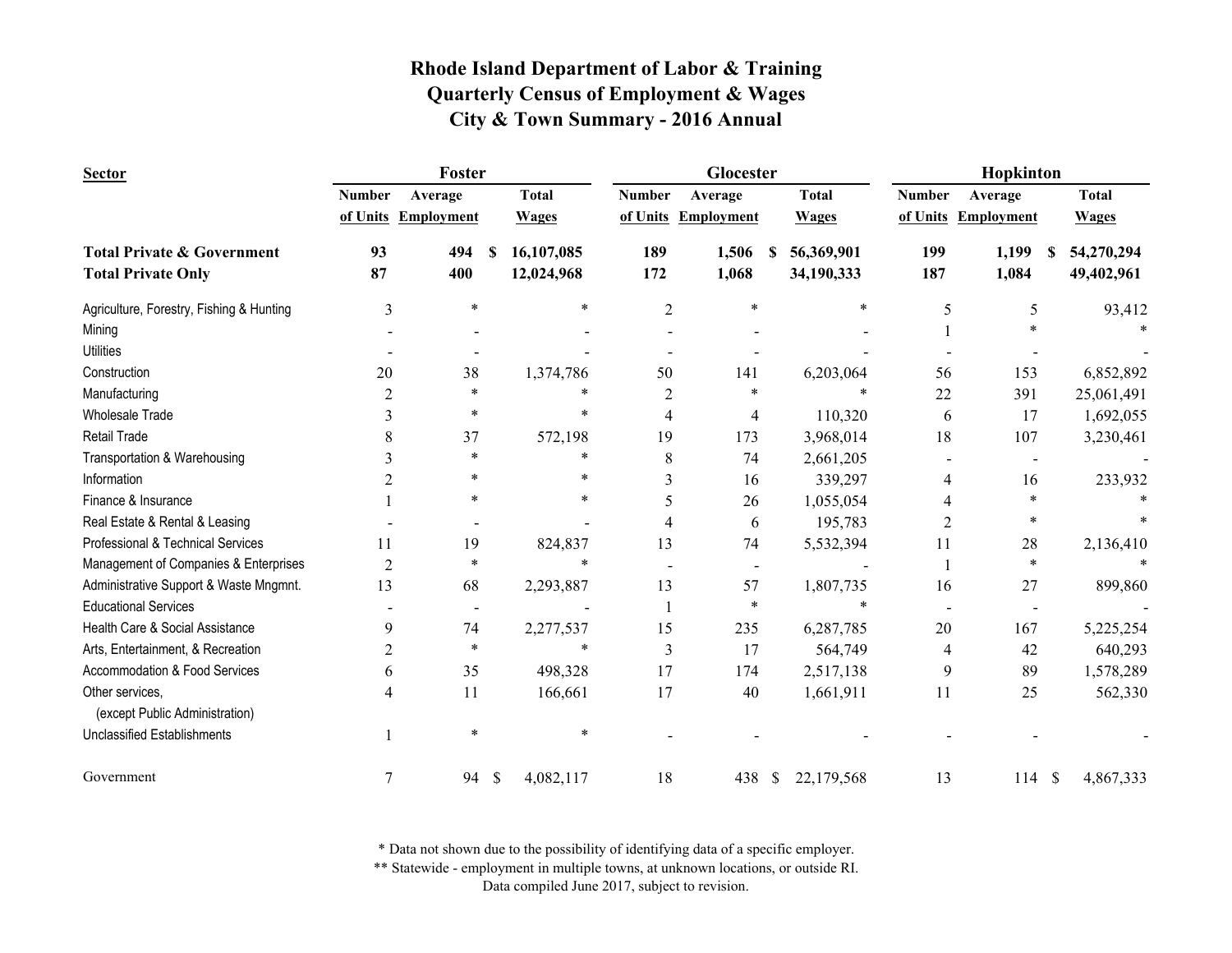| <b>Sector</b>                                     |                | <b>Jamestown</b>    |                            |                | <b>Johnston</b>   |              |             |                | Lincoln             |               |              |
|---------------------------------------------------|----------------|---------------------|----------------------------|----------------|-------------------|--------------|-------------|----------------|---------------------|---------------|--------------|
|                                                   | <b>Number</b>  | Average             | <b>Total</b>               | <b>Number</b>  | Average           | <b>Total</b> |             | <b>Number</b>  | Average             |               | <b>Total</b> |
|                                                   |                | of Units Employment | <b>Wages</b>               | of Units       | <b>Employment</b> | <b>Wages</b> |             |                | of Units Employment |               | <b>Wages</b> |
| <b>Total Private &amp; Government</b>             | 213            | 1,203<br>-S         | 46,578,682                 | 1,071          | 13,464            | S            | 657,039,733 | 751            | 14,733              | S             | 777,639,479  |
| <b>Total Private Only</b>                         | 198            | 881                 | 33,024,470                 | 1,058          | 12,282            |              | 597,033,056 | 729            | 13,594              |               | 710,827,374  |
| Agriculture, Forestry, Fishing & Hunting          | $\overline{2}$ | $\ast$              | $\ast$                     | $8\,$          | 37                |              | 638,151     | $\overline{c}$ | $\ast$              |               |              |
| Mining                                            |                |                     |                            | $\overline{c}$ | $\ast$            |              | $\ast$      |                |                     |               |              |
| <b>Utilities</b>                                  |                |                     |                            | 3              | 52                |              | 5,830,423   | 3              |                     |               |              |
| Construction                                      | 27             | 70                  | 3,190,849                  | 166            | 823               |              | 46,009,129  | 89             | 802                 |               | 44,578,746   |
| Manufacturing                                     | 3              | 8                   | 305,788                    | 75             | 975               |              | 36,824,832  | 40             | 1,829               |               | 103,755,278  |
| <b>Wholesale Trade</b>                            | 12             | 39                  | 4,123,200                  | 46             | 267               |              | 15,835,753  | 60             | 558                 |               | 32,880,213   |
| Retail Trade                                      | 11             | 94                  | 2,092,017                  | 142            | 1,612             |              | 52,838,796  | 58             | 873                 |               | 37,733,509   |
| Transportation & Warehousing                      | $\overline{4}$ | *                   | $\ast$                     | 39             | 496               |              | 20,443,871  | 18             | 391                 |               | 16,472,280   |
| Information                                       | 5              | 6                   | 446,255                    | 8              | 402               |              | 45,536,018  | 14             | 274                 |               | 14,304,088   |
| Finance & Insurance                               | 6              | 9                   | 649,766                    | $28\,$         | 1,471             |              | 166,526,449 | 31             | 2,654               |               | 182,738,232  |
| Real Estate & Rental & Leasing                    | 9              | $\ast$              | $\ast$                     | 35             | 327               |              | 14,618,907  | 19             | 36                  |               | 1,676,815    |
| Professional & Technical Services                 | 44             | 79                  | 6,024,407                  | 76             | 199               |              | 9,252,589   | 114            | 649                 |               | 54,048,342   |
| Management of Companies & Enterprises             | $\overline{2}$ | $\ast$              | $\ast$                     | 7              | 93                |              | 3,748,019   | 9              | 462                 |               | 41,884,962   |
| Administrative Support & Waste Mngmnt.            | 16             | 66                  | 2,503,838                  | 111            | 1,887             |              | 68,522,400  | 54             | 444                 |               | 15,665,925   |
| <b>Educational Services</b>                       | $\overline{2}$ | $\blacksquare$      | 12,000                     | 10             | 66                |              | 1,447,128   | 9              | 133                 |               | 9,902,074    |
| Health Care & Social Assistance                   | 13             | 109                 | 3,039,136                  | 129            | 1,807             |              | 71,352,237  | 85             | 1,154               |               | 42,892,313   |
| Arts, Entertainment, & Recreation                 | 9              | 113                 | 2,806,644                  | 10             | 82                |              | 2,090,794   | 12             | $\ast$              |               | $\ast$       |
| Accommodation & Food Services                     | 14             | 180                 | 3,421,831                  | 79             | 1,169             |              | 19,291,387  | 53             | 833                 |               | 15,885,326   |
| Other services,<br>(except Public Administration) | 21             | 63                  | 2,883,806                  | 91             | 509               |              | 15,918,278  | 65             | 335                 |               | 10,763,823   |
| <b>Unclassified Establishments</b>                |                |                     |                            |                | $\ast$            |              | $\ast$      |                | $\ast$              |               |              |
| Government                                        | 16             | 322                 | $\mathbb{S}$<br>13,554,212 | 14             | $1,182$ \$        |              | 60,006,677  | 23             | 1,139               | $\mathcal{S}$ | 66,812,105   |

\* Data not shown due to the possibility of identifying data of a specific employer.

\*\* Statewide - employment in multiple towns, at unknown locations, or outside RI.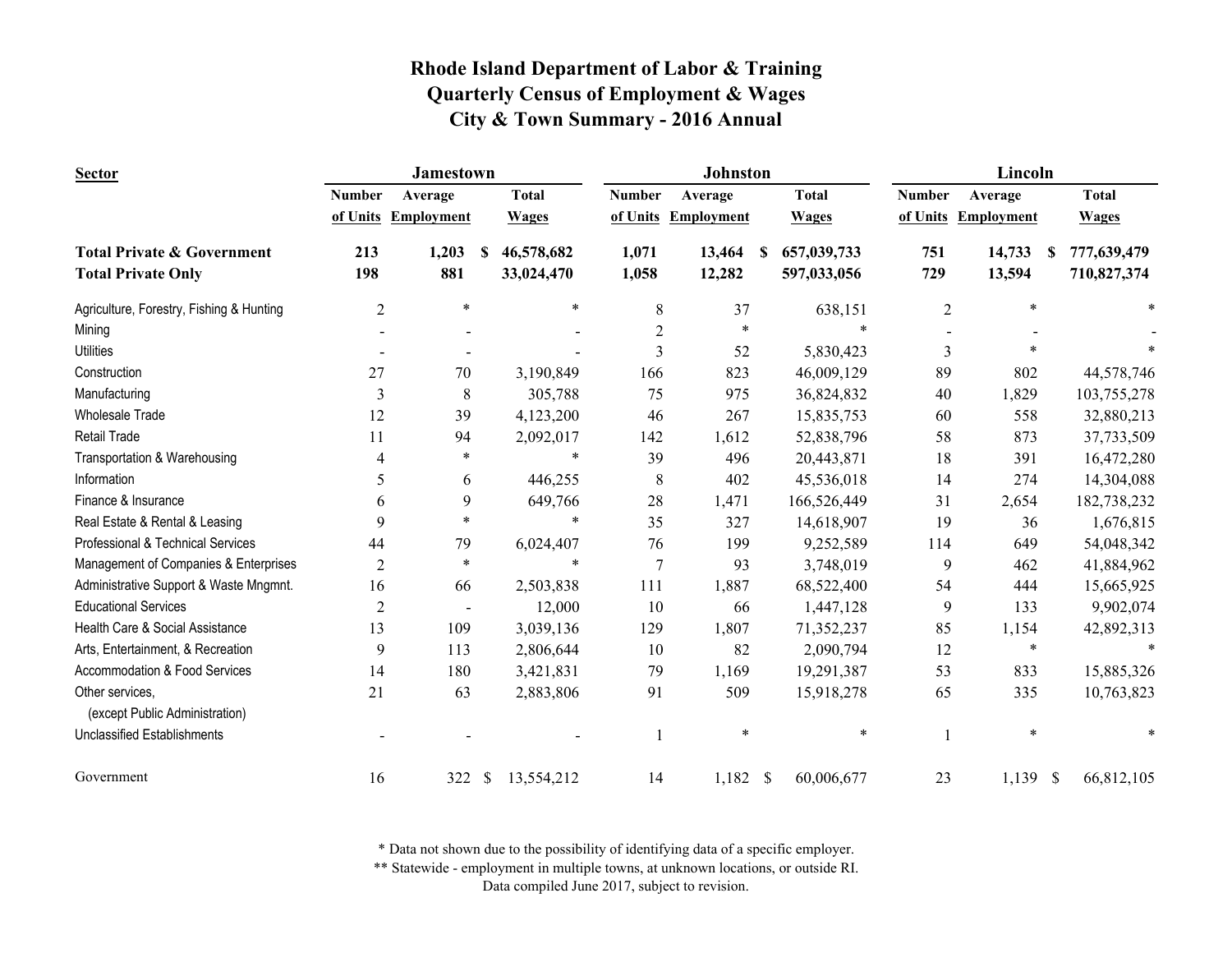| <b>Sector</b>                                     |                | <b>Little Compton</b>    |              |              |               | <b>Middletown</b>   |   |               |                | Narragansett      |              |             |
|---------------------------------------------------|----------------|--------------------------|--------------|--------------|---------------|---------------------|---|---------------|----------------|-------------------|--------------|-------------|
|                                                   | <b>Number</b>  | Average                  |              | <b>Total</b> | <b>Number</b> | Average             |   | <b>Total</b>  | <b>Number</b>  | Average           | <b>Total</b> |             |
|                                                   |                | of Units Employment      |              | <b>Wages</b> |               | of Units Employment |   | <b>Wages</b>  | of Units       | <b>Employment</b> | <b>Wages</b> |             |
| <b>Total Private &amp; Government</b>             | 148            | 735                      | S            | 27,357,091   | 709           | 10,879              | S | 514, 132, 673 | 481            | 4,723<br><b>S</b> |              | 189,343,054 |
| <b>Total Private Only</b>                         | 142            | 606                      |              | 21,599,353   | 696           | 10,284              |   | 477,853,666   | 462            | 3,791             |              | 131,897,233 |
| Agriculture, Forestry, Fishing & Hunting          | 9              | 52                       |              | 1,218,185    | 4             | 48                  |   | 1,804,522     | $\overline{7}$ | 28                |              | 1,326,437   |
| Mining                                            |                |                          |              |              |               | $\ast$              |   |               |                |                   |              |             |
| <b>Utilities</b>                                  |                |                          |              |              |               | $\ast$              |   |               |                |                   |              |             |
| Construction                                      | 27             | 118                      |              | 5,654,693    | 67            | 407                 |   | 20,616,086    | 42             | 143               |              | 6,225,345   |
| Manufacturing                                     | 2              | $\ast$                   |              | $\ast$       | 15            | 437                 |   | 33,893,287    | 12             | 259               |              | 21,478,344  |
| <b>Wholesale Trade</b>                            | 6              | 8                        |              | 800,546      | 22            | 155                 |   | 10,015,402    | 24             | 90                |              | 4,144,548   |
| Retail Trade                                      | 8              | 38                       |              | 772,513      | 92            | 1,486               |   | 46,968,569    | 47             | 659               |              | 19,950,512  |
| Transportation & Warehousing                      |                | $\ast$                   |              | $\ast$       | 11            | 152                 |   | 7,157,509     | 10             | 117               |              | 3,903,349   |
| Information                                       |                |                          |              |              | 12            | 185                 |   | 15,198,003    | 9              | 10                |              | 1,578,488   |
| Finance & Insurance                               | 3              | $\ast$                   |              | $\ast$       | 32            | 619                 |   | 45,662,743    | 20             | 56                |              | 3,557,768   |
| Real Estate & Rental & Leasing                    | 3              | $\ast$                   |              | $\ast$       | 32            | 112                 |   | 4,660,819     | 27             | 132               |              | 5,701,742   |
| Professional & Technical Services                 | 14             | 25                       |              | 1,353,243    | 105           | 2,381               |   | 162,769,496   | 63             | 142               |              | 9,767,464   |
| Management of Companies & Enterprises             |                | $\overline{\phantom{a}}$ |              | 21,250       | 8             | 319                 |   | 21,110,736    | 4              | $\ast$            |              |             |
| Administrative Support & Waste Mngmnt.            | 24             | 29                       |              | 1,295,940    | 43            | 219                 |   | 6,780,807     | 27             | 83                |              | 2,976,854   |
| <b>Educational Services</b>                       | $\overline{2}$ | $\ast$                   |              | $\ast$       | 11            | $\ast$              |   | $\ast$        | 5              | 3                 |              | 224,992     |
| Health Care & Social Assistance                   | 6              | 20                       |              | 499,458      | 75            | 1,281               |   | 43,066,559    | 37             | 451               |              | 16,286,418  |
| Arts, Entertainment, & Recreation                 | 8              | 59                       |              | 1,764,888    | 15            | 163                 |   | 3,994,275     | 11             | 166               |              | 5,267,800   |
| Accommodation & Food Services                     | 9              | 84                       |              | 1,485,875    | 90            | 1,596               |   | 30,974,066    | 76             | 1,219             |              | 23,129,151  |
| Other services,<br>(except Public Administration) | 20             | 76                       |              | 1,993,677    | 65            | 471                 |   | 10,242,393    | 43             | 218               |              | 5,429,924   |
| <b>Unclassified Establishments</b>                |                | $\ast$                   |              | $\ast$       |               | $\ast$              |   | $\ast$        |                | $\ast$            |              |             |
| Government                                        | 7              | 129                      | $\mathbb{S}$ | 5,757,738    | 14            | 595 \$              |   | 36,279,007    | 20             | 932 \$            |              | 57,445,821  |

\* Data not shown due to the possibility of identifying data of a specific employer.

\*\* Statewide - employment in multiple towns, at unknown locations, or outside RI.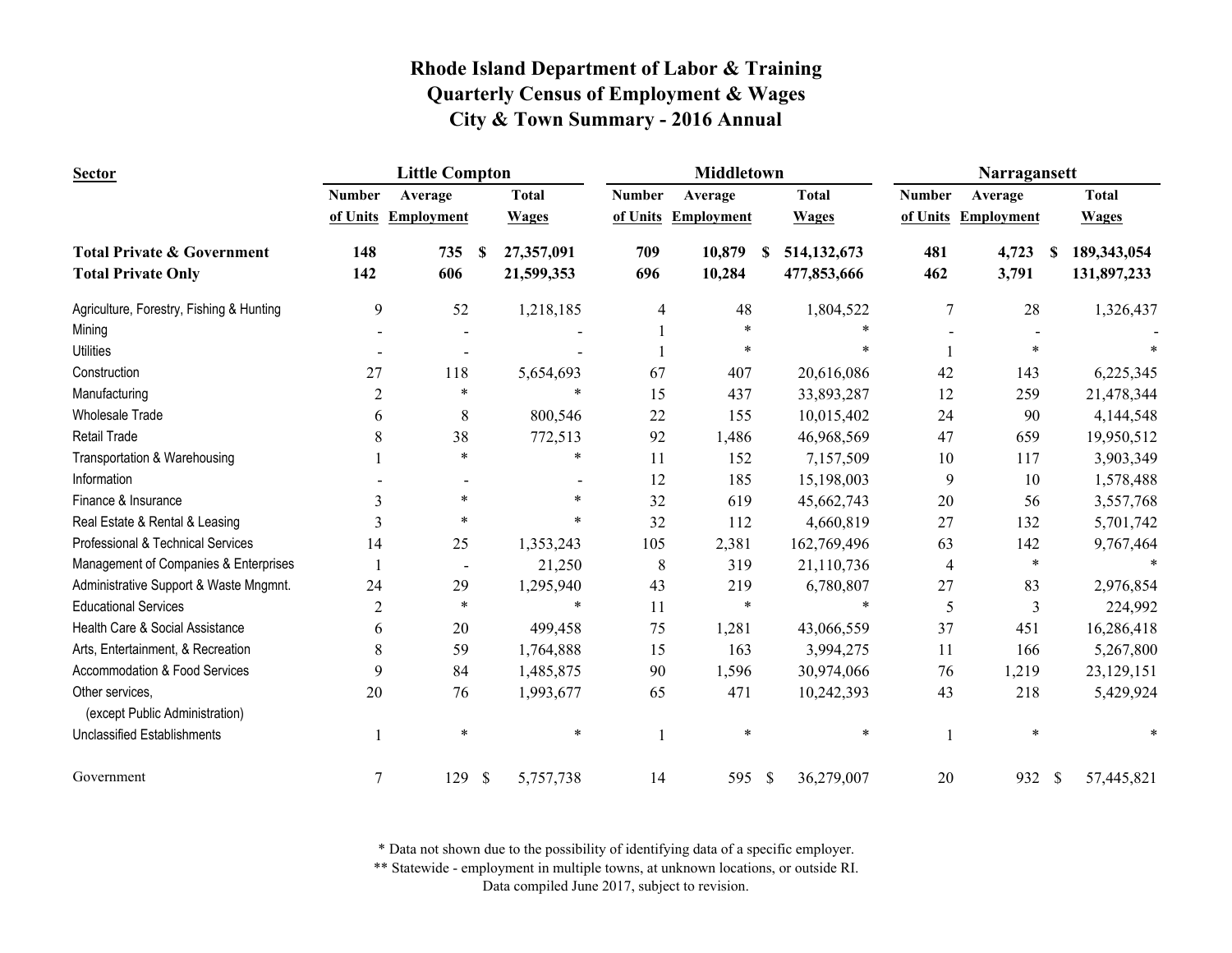| <b>Sector</b>                                     |                | <b>Newport</b>           |               |              |                | <b>New Shoreham</b> |               |              |               | <b>North Kingstown</b> |    |              |
|---------------------------------------------------|----------------|--------------------------|---------------|--------------|----------------|---------------------|---------------|--------------|---------------|------------------------|----|--------------|
|                                                   | <b>Number</b>  | Average                  |               | <b>Total</b> | <b>Number</b>  | Average             |               | <b>Total</b> | <b>Number</b> | Average                |    | <b>Total</b> |
|                                                   |                | of Units Employment      |               | <b>Wages</b> |                | of Units Employment |               | <b>Wages</b> | of Units      | <b>Employment</b>      |    | <b>Wages</b> |
| <b>Total Private &amp; Government</b>             | 1,320          | 17,801                   | <sup>S</sup>  | 921,598,679  | 221            | 987                 | S             | 40,935,677   | 995           | 16,608                 | S. | 807,083,854  |
| <b>Total Private Only</b>                         | 1,285          | 12,296                   |               | 455,873,482  | 207            | 855                 |               | 35,574,099   | 975           | 15,214                 |    | 730,750,182  |
| Agriculture, Forestry, Fishing & Hunting          | $\overline{4}$ | 23                       |               | 1,033,145    | 3              | $\ast$              |               | $\ast$       | 11            | 67                     |    | 6,156,667    |
| Mining                                            |                | $\ast$                   |               | $\ast$       |                |                     |               |              |               |                        |    |              |
| <b>Utilities</b>                                  |                | $\overline{\phantom{a}}$ |               |              | $\overline{2}$ | $\ast$              |               |              |               |                        |    |              |
| Construction                                      | 88             | 412                      |               | 22,962,042   | 32             | 57                  |               | 2,623,827    | 99            | 418                    |    | 24,224,009   |
| Manufacturing                                     | 29             | 152                      |               | 6,168,939    |                | 11                  |               | 372,323      | 66            | 6,164                  |    | 365,754,925  |
| <b>Wholesale Trade</b>                            | 40             | 116                      |               | 7,693,917    |                | $\ast$              |               | $\ast$       | 80            | 578                    |    | 40,617,156   |
| Retail Trade                                      | 207            | 1,506                    |               | 39,267,887   | 33             | 100                 |               | 3,601,455    | 98            | 1,889                  |    | 56,846,756   |
| Transportation & Warehousing                      | 39             | 229                      |               | 7,649,042    | 5              | 12                  |               | 337,724      | 41            | 430                    |    | 19,731,020   |
| Information                                       | 26             | 232                      |               | 9,490,012    | 2              | $\ast$              |               | *            | 16            | 164                    |    | 12,424,655   |
| Finance & Insurance                               | 45             | 174                      |               | 24,632,102   |                | *                   |               | *            | 45            | 377                    |    | 24,017,391   |
| Real Estate & Rental & Leasing                    | 53             | 372                      |               | 15,466,449   | 13             | *                   |               | *            | 22            | 86                     |    | 4,424,295    |
| Professional & Technical Services                 | 165            | 537                      |               | 37,315,954   | 6              | 22                  |               | 469,010      | 135           | 374                    |    | 26,939,702   |
| Management of Companies & Enterprises             | 10             | $\ast$                   |               | $\ast$       |                | $\ast$              |               | $\ast$       | 14            | 665                    |    | 33,988,324   |
| Administrative Support & Waste Mngmnt.            | 102            | 348                      |               | 14,770,756   | 14             | $\ast$              |               | *            | 72            | 498                    |    | 16,361,023   |
| <b>Educational Services</b>                       | 20             | 672                      |               | 34,193,097   |                | $\ast$              |               | $\ast$       | 16            | 111                    |    | 2,646,628    |
| Health Care & Social Assistance                   | 80             | 1,497                    |               | 62,561,370   | 3              | 14                  |               | 675,912      | 90            | 1,691                  |    | 53,023,663   |
| Arts, Entertainment, & Recreation                 | 46             | 915                      |               | 29,715,445   | 14             | 35                  |               | 1,717,991    | 33            | 285                    |    | 7,814,983    |
| Accommodation & Food Services                     | 180            | 4,111                    |               | 105,854,017  | 58             | 474                 |               | 16,152,046   | 61            | 903                    |    | 15, 142, 792 |
| Other services,<br>(except Public Administration) | 155            | 870                      |               | 32,310,134   | 14             | 19                  |               | 500,390      | 70            | 444                    |    | 12,621,552   |
| <b>Unclassified Establishments</b>                |                | $\ast$                   |               | $\ast$       |                |                     |               |              |               | $\ast$                 |    |              |
| Government                                        | 36             | 5,506                    | $\mathcal{S}$ | 465,725,197  | 15             | 132                 | $\mathcal{S}$ | 5,361,578    | 21            | $1,393$ \$             |    | 76, 333, 672 |

\* Data not shown due to the possibility of identifying data of a specific employer.

\*\* Statewide - employment in multiple towns, at unknown locations, or outside RI.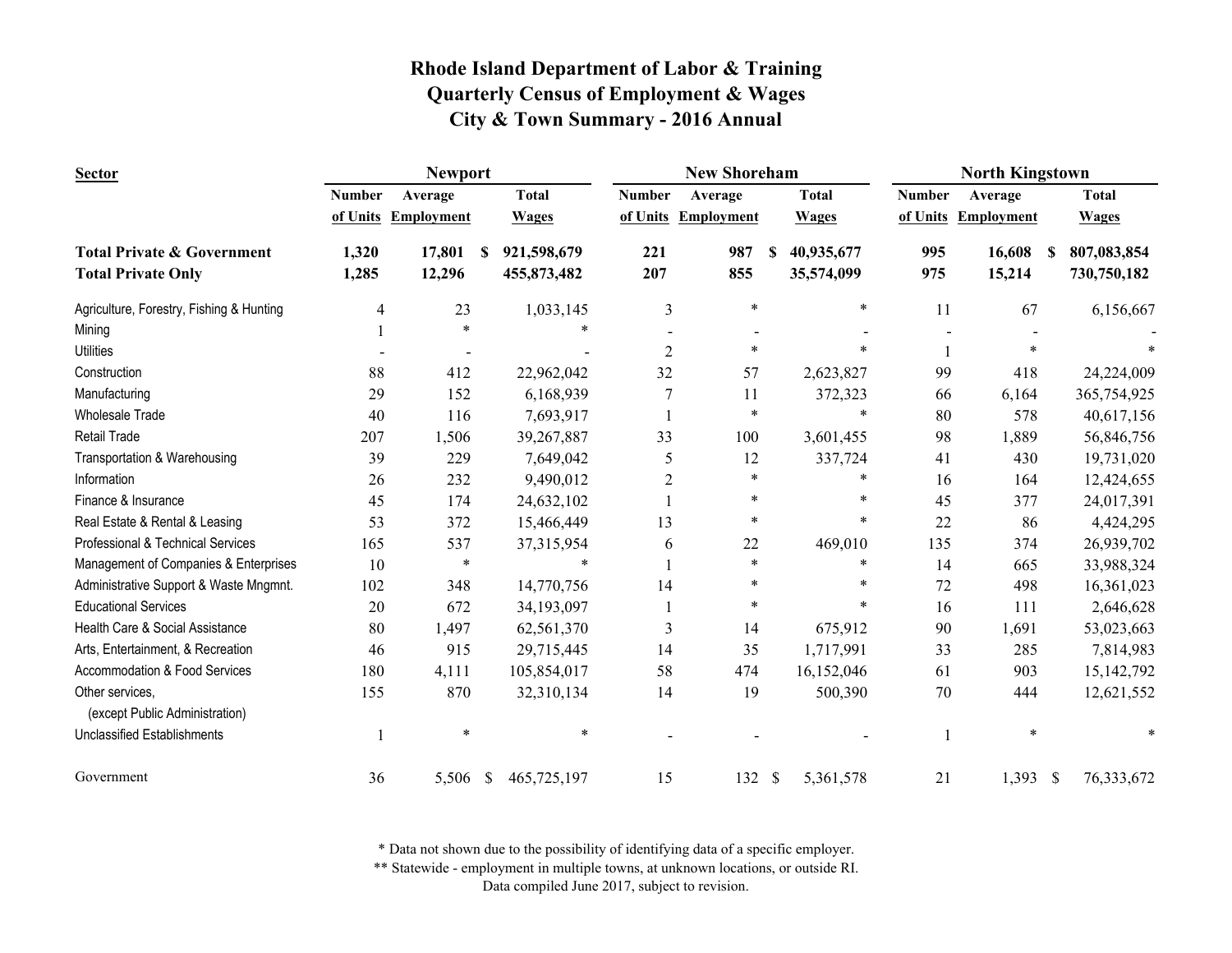| <b>Sector</b>                                     |                | <b>North Providence</b> |               |               |                | <b>North Smithfield</b> |   |              | Pawtucket     |                   |     |               |
|---------------------------------------------------|----------------|-------------------------|---------------|---------------|----------------|-------------------------|---|--------------|---------------|-------------------|-----|---------------|
|                                                   | <b>Number</b>  | Average                 |               | <b>Total</b>  | <b>Number</b>  | Average                 |   | <b>Total</b> | <b>Number</b> | Average           |     | <b>Total</b>  |
|                                                   | of Units       | <b>Employment</b>       |               | <b>Wages</b>  | of Units       | <b>Employment</b>       |   | <b>Wages</b> | of Units      | <b>Employment</b> |     | <b>Wages</b>  |
| <b>Total Private &amp; Government</b>             | 676            | 6,730                   | -S            | 247, 245, 731 | 403            | 5,012                   | S | 185,094,739  | 1,565         | 22,643            | -SS | 1,140,875,365 |
| <b>Total Private Only</b>                         | 666            | 5,891                   |               | 200,464,167   | 394            | 4,647                   |   | 164,404,633  | 1,542         | 20,592            |     | 1,007,203,665 |
| Agriculture, Forestry, Fishing & Hunting          |                |                         |               |               | $\mathfrak{2}$ | $\ast$                  |   | $\ast$       |               |                   |     |               |
| Mining                                            |                | $\ast$                  |               | $\ast$        | $\mathfrak{2}$ | $\ast$                  |   | $\ast$       |               |                   |     |               |
| <b>Utilities</b>                                  |                |                         |               |               |                |                         |   |              | 3             |                   |     |               |
| Construction                                      | 71             | 210                     |               | 10,704,330    | 66             | 209                     |   | 8,296,046    | 145           | 1,094             |     | 62,255,133    |
| Manufacturing                                     | 28             | 200                     |               | 8,642,727     | 21             | 580                     |   | 23,268,969   | 132           | 3,659             |     | 173, 132, 100 |
| <b>Wholesale Trade</b>                            | 24             | 100                     |               | 5,764,885     | 24             | 169                     |   | 9,765,420    | 78            | 496               |     | 24,205,420    |
| Retail Trade                                      | 90             | 971                     |               | 26,678,867    | 44             | 1,107                   |   | 32,285,634   | 169           | 1,503             |     | 45,877,423    |
| Transportation & Warehousing                      | 20             | 147                     |               | 4,737,775     | 10             | 358                     |   | 15,162,128   | 58            | 591               |     | 28,549,458    |
| Information                                       | $\overline{7}$ | 12                      |               | 636,978       | 3              | $\ast$                  |   | $\ast$       | 25            | 69                |     | 4,735,736     |
| Finance & Insurance                               | 30             | 119                     |               | 6,859,614     | 15             | 50                      |   | 3,710,812    | 51            | 579               |     | 39,221,860    |
| Real Estate & Rental & Leasing                    | 33             | 118                     |               | 4,096,000     | 14             | 26                      |   | 1,101,856    | 45            | 222               |     | 7,303,039     |
| Professional & Technical Services                 | 59             | 190                     |               | 10,910,745    | 48             | 259                     |   | 16,084,769   | 137           | 781               |     | 46,437,658    |
| Management of Companies & Enterprises             | 3              | $\ast$                  |               | $\ast$        | $\overline{2}$ | $\ast$                  |   | $\ast$       | 11            | $\ast$            |     |               |
| Administrative Support & Waste Mngmnt.            | 53             | 603                     |               | 14,311,856    | 25             | 172                     |   | 7,454,223    | 115           | 2,122             |     | 71,257,587    |
| <b>Educational Services</b>                       | $\overline{4}$ | $\overline{4}$          |               | 60,635        | $\overline{4}$ | 3                       |   | 72,467       | 23            | 357               |     | 12,838,033    |
| Health Care & Social Assistance                   | 110            | 2,123                   |               | 84,538,191    | 53             | 779                     |   | 25,251,927   | 229           | 4,464             |     | 169,085,631   |
| Arts, Entertainment, & Recreation                 | 6              | 52                      |               | 837,056       | 6              | 74                      |   | 1,844,808    | 26            | 398               |     | 34,382,401    |
| Accommodation & Food Services                     | 63             | 713                     |               | 11,397,659    | 26             | 609                     |   | 9,635,850    | 135           | 1,664             |     | 28,450,444    |
| Other services,<br>(except Public Administration) | 69             | 306                     |               | 8,561,307     | 33             | 186                     |   | 6,668,272    | 165           | 1,222             |     | 31,390,040    |
| <b>Unclassified Establishments</b>                |                | $\ast$                  |               | $\ast$        |                | $\ast$                  |   | $\ast$       |               | $\ast$            |     |               |
| Government                                        | 11             | 839                     | $\mathcal{S}$ | 46,781,564    | 10             | 364S                    |   | 20,690,106   | 24            | $2,051$ \$        |     | 133,671,700   |

\* Data not shown due to the possibility of identifying data of a specific employer.

\*\* Statewide - employment in multiple towns, at unknown locations, or outside RI.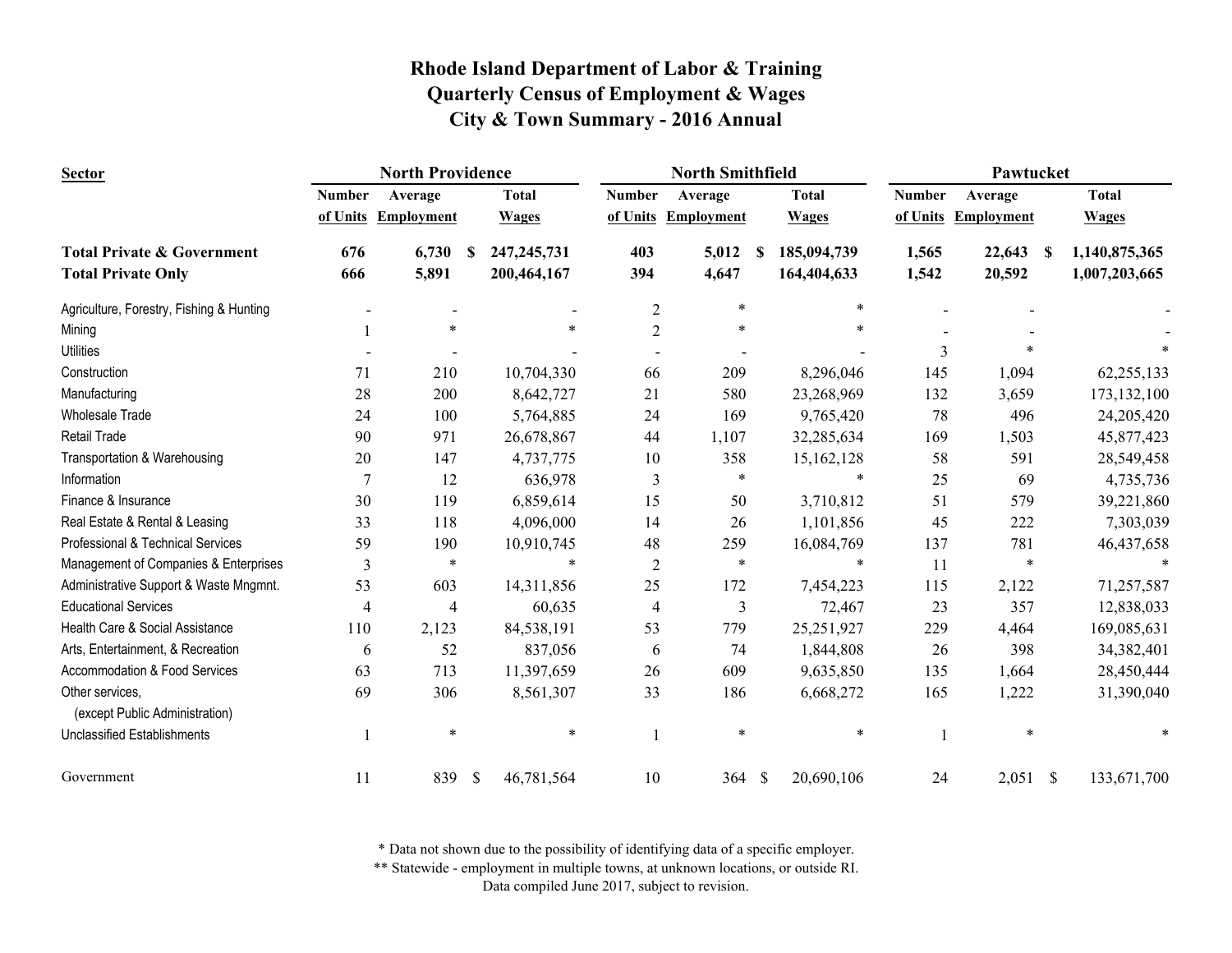| <b>Sector</b>                                     |               | Portsmouth          |    |              |               | Providence          |    |               |                | Richmond            |               |              |
|---------------------------------------------------|---------------|---------------------|----|--------------|---------------|---------------------|----|---------------|----------------|---------------------|---------------|--------------|
|                                                   | <b>Number</b> | Average             |    | <b>Total</b> | <b>Number</b> | Average             |    | <b>Total</b>  | <b>Number</b>  | Average             |               | <b>Total</b> |
|                                                   |               | of Units Employment |    | <b>Wages</b> |               | of Units Employment |    | <b>Wages</b>  |                | of Units Employment |               | <b>Wages</b> |
| <b>Total Private &amp; Government</b>             | 541           | 5,652               | -S | 317,278,803  | 5,662         | 112,138             | -S | 6,478,652,633 | 162            | 2,090               | -S            | 85,398,116   |
| <b>Total Private Only</b>                         | 525           | 4,973               |    | 282,961,280  | 5,565         | 97,314              |    | 5,436,759,305 | 155            | 1,423               |               | 45,371,281   |
| Agriculture, Forestry, Fishing & Hunting          | 13            | 46                  |    | 1,156,373    |               | $\ast$              |    | $\ast$        | 9              | 52                  |               | 2,678,762    |
| Mining                                            |               |                     |    |              |               |                     |    |               |                | $\ast$              |               |              |
| <b>Utilities</b>                                  |               | $\ast$              |    |              | 8             | 546                 |    | 56,234,656    |                |                     |               |              |
| Construction                                      | 65            | 339                 |    | 17,782,209   | 247           | 2,179               |    | 179, 197, 317 | 24             | 108                 |               | 5,586,513    |
| Manufacturing                                     | 20            | 1,343               |    | 127,507,313  | 223           | 3,767               |    | 166,917,137   | 4              | $\ast$              |               |              |
| <b>Wholesale Trade</b>                            | 26            | 91                  |    | 6,449,793    | 219           | 2,847               |    | 184,806,111   | 6              | $\ast$              |               |              |
| <b>Retail Trade</b>                               | 55            | 520                 |    | 19,124,328   | 629           | 6,829               |    | 174,475,613   | 22             | 301                 |               | 8,295,131    |
| Transportation & Warehousing                      | 9             | 88                  |    | 2,578,486    | 93            | 700                 |    | 25,742,068    | 3              | ∗                   |               |              |
| Information                                       | 17            | 47                  |    | 3,506,048    | 142           | 1,633               |    | 97,168,213    | $\overline{2}$ | $\ast$              |               |              |
| Finance & Insurance                               | 22            | 138                 |    | 18,536,695   | 307           | 5,868               |    | 604,200,015   | 6              | 52                  |               | 2,000,947    |
| Real Estate & Rental & Leasing                    | 15            | 98                  |    | 3,838,765    | 198           | 1,565               |    | 76,518,348    |                |                     |               |              |
| Professional & Technical Services                 | 80            | 154                 |    | 10,758,255   | 972           | 6,679               |    | 555,341,521   | 14             | 84                  |               | 4,480,842    |
| Management of Companies & Enterprises             | 3             | $\ast$              |    | $\ast$       | 53            | 3,069               |    | 391,264,556   |                | $\,$ $\,$           |               |              |
| Administrative Support & Waste Mngmnt.            | 35            | 235                 |    | 7,432,528    | 317           | 7,959               |    | 251,936,038   | 14             | 65                  |               | 2,193,745    |
| <b>Educational Services</b>                       | 18            | 270                 |    | 11,971,035   | 129           | 11,193              |    | 640,588,121   |                | $\ast$              |               |              |
| Health Care & Social Assistance                   | 42            | 882                 |    | 32,569,389   | 762           | 27,780              |    | 1,645,716,753 | 11             | 65                  |               | 2,369,673    |
| Arts, Entertainment, & Recreation                 | 8             | 84                  |    | 3,139,112    | 58            | 938                 |    | 26,864,718    | 7              | 122                 |               | 1,719,089    |
| Accommodation & Food Services                     | 43            | 445                 |    | 9,072,024    | 571           | 9,606               |    | 210,058,717   | 20             | 266                 |               | 4,479,589    |
| Other services,<br>(except Public Administration) | 56            | 185                 |    | 6,989,397    | 637           | 4,144               |    | 149,202,852   | 14             | 30                  |               | 661,050      |
| <b>Unclassified Establishments</b>                |               | $\ast$              |    |              | 4             | $\ast$              |    | $\ast$        |                |                     |               |              |
| Government                                        | 17            | 680                 | \$ | 34, 317, 523 | 98            | 14,824 \$           |    | 1,041,893,328 | 8              | 667                 | <sup>\$</sup> | 40,026,835   |

\* Data not shown due to the possibility of identifying data of a specific employer.

\*\* Statewide - employment in multiple towns, at unknown locations, or outside RI.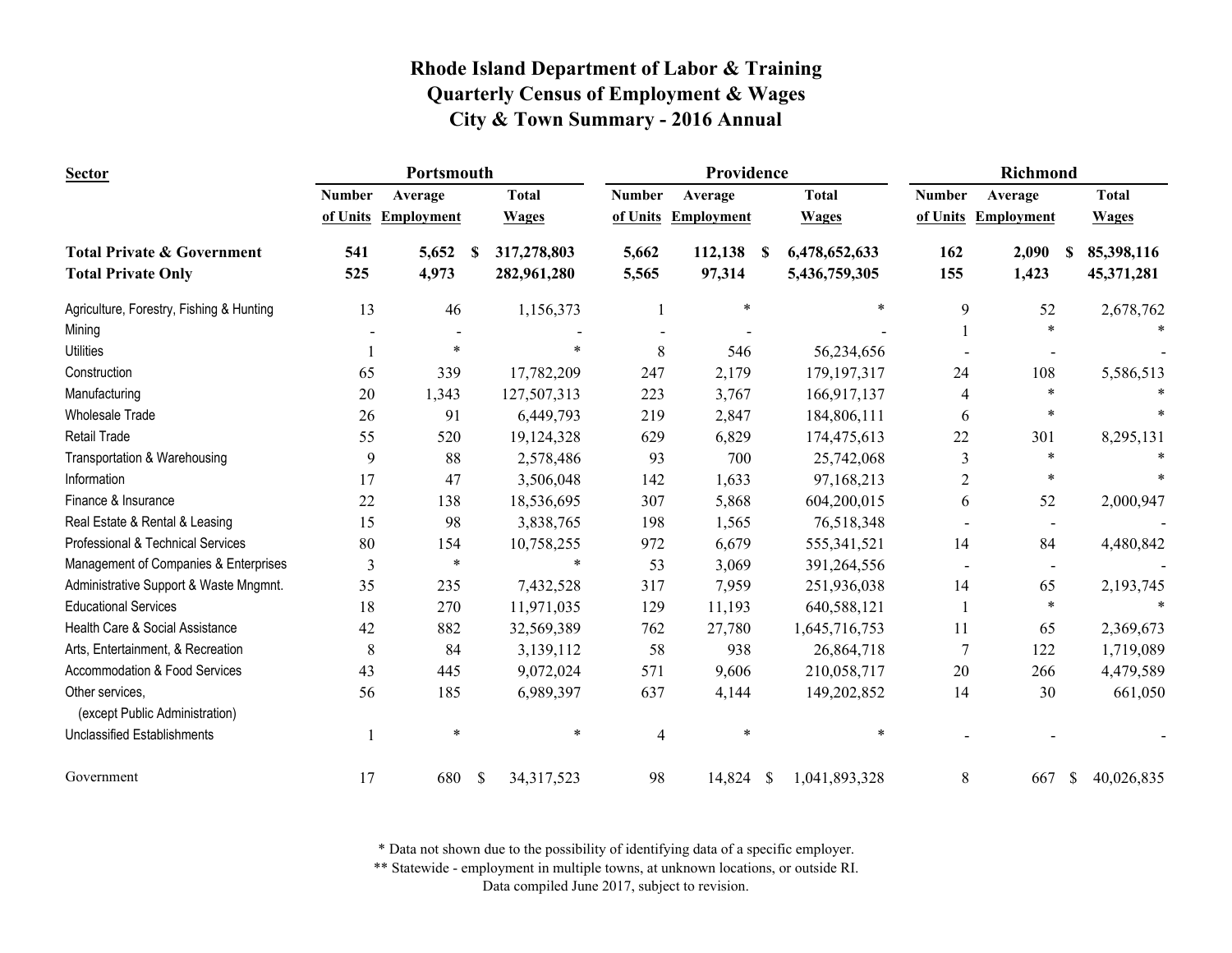| <b>Sector</b>                                     |                | <b>Scituate</b>   |    |              |               | Smithfield          |              |               |               | <b>South Kingstown</b> |               |              |
|---------------------------------------------------|----------------|-------------------|----|--------------|---------------|---------------------|--------------|---------------|---------------|------------------------|---------------|--------------|
|                                                   | <b>Number</b>  | Average           |    | <b>Total</b> | <b>Number</b> | Average             |              | <b>Total</b>  | <b>Number</b> | Average                |               | <b>Total</b> |
|                                                   | of Units       | <b>Employment</b> |    | <b>Wages</b> |               | of Units Employment |              | <b>Wages</b>  |               | of Units Employment    |               | <b>Wages</b> |
| <b>Total Private &amp; Government</b>             | 262            | 1,686             | -S | 69,489,724   | 874           | 14,917              | S            | 1,149,181,638 | 1,019         | 13,890                 | S             | 644,495,431  |
| <b>Total Private Only</b>                         | 250            | 1,082             |    | 33,402,438   | 859           | 14,297              |              | 1,112,758,939 | 997           | 10,016                 |               | 418,858,151  |
| Agriculture, Forestry, Fishing & Hunting          | 10             | 62                |    | 1,473,360    | 5             | $\ast$              |              | $\ast$        | 22            | 97                     |               | 3,042,905    |
| Mining                                            |                |                   |    |              |               | $\ast$              |              |               |               | $\ast$                 |               |              |
| <b>Utilities</b>                                  |                |                   |    |              |               |                     |              |               | 2             | $\ast$                 |               |              |
| Construction                                      | 60             | 202               |    | 8,414,184    | 129           | 939                 |              | 59,339,003    | 119           | 376                    |               | 17,500,600   |
| Manufacturing                                     | 10             | 23                |    | 682,761      | 58            | 1,391               |              | 89,728,579    | 30            | 562                    |               | 41,126,614   |
| <b>Wholesale Trade</b>                            | $\,8\,$        | 24                |    | 959,140      | 50            | 762                 |              | 53,849,497    | 44            | 608                    |               | 48,939,688   |
| <b>Retail Trade</b>                               | 20             | 194               |    | 5,224,656    | 114           | 1,986               |              | 50,909,777    | 110           | 1,264                  |               | 42,408,850   |
| Transportation & Warehousing                      | 14             | 14                |    | 514,203      | 13            | 100                 |              | 6,034,517     | 9             | 140                    |               | 3,938,871    |
| Information                                       | 4              | 25                |    | 574,955      | 10            | 101                 |              | 5,683,769     | 23            | 132                    |               | 8,948,058    |
| Finance & Insurance                               | 9              | 9                 |    | 358,906      | 46            | 3,278               |              | 601,329,709   | 34            | 293                    |               | 18,638,533   |
| Real Estate & Rental & Leasing                    | 9              | 14                |    | 575,391      | 19            | 78                  |              | 6,457,644     | 25            | 209                    |               | 4,583,746    |
| Professional & Technical Services                 | 27             | 91                |    | 4,669,440    | 112           | 390                 |              | 28,876,140    | 123           | 388                    |               | 26,960,478   |
| Management of Companies & Enterprises             |                |                   |    |              | 8             | 143                 |              | 23,115,650    | 9             | 32                     |               | 3,464,649    |
| Administrative Support & Waste Mngmnt.            | 21             | 46                |    | 1,415,757    | 56            | 627                 |              | 32,636,174    | 80            | 313                    |               | 11,445,954   |
| <b>Educational Services</b>                       | $\overline{2}$ | $\ast$            |    | $\ast$       | 9             | $\ast$              |              | $\ast$        | 21            | 308                    |               | 10,574,986   |
| Health Care & Social Assistance                   | 23             | 118               |    | 2,657,030    | 80            | 1,566               |              | 47,650,198    | 121           | 2,814                  |               | 120,624,470  |
| Arts, Entertainment, & Recreation                 | $\mathfrak{Z}$ | 10                |    | 170,198      | 14            | 66                  |              | 1,494,310     | 32            | 235                    |               | 5,526,723    |
| Accommodation & Food Services                     | 17             | 185               |    | 3,410,996    | 76            | 1,377               |              | 25,582,364    | 102           | 1,543                  |               | 28,936,586   |
| Other services,<br>(except Public Administration) | 16             | 61                |    | 2,110,003    | 65            | 611                 |              | 25,486,794    | 94            | 675                    |               | 20,680,892   |
| <b>Unclassified Establishments</b>                |                | $\ast$            |    | $\ast$       |               | $\ast$              |              | $\ast$        |               | $\ast$                 |               |              |
| Government                                        | 13             | 603               | -S | 36,087,286   | 16            | 619                 | $\mathbb{S}$ | 36,422,699    | 23            | 3,874                  | <sup>\$</sup> | 225,637,280  |

\* Data not shown due to the possibility of identifying data of a specific employer.

\*\* Statewide - employment in multiple towns, at unknown locations, or outside RI.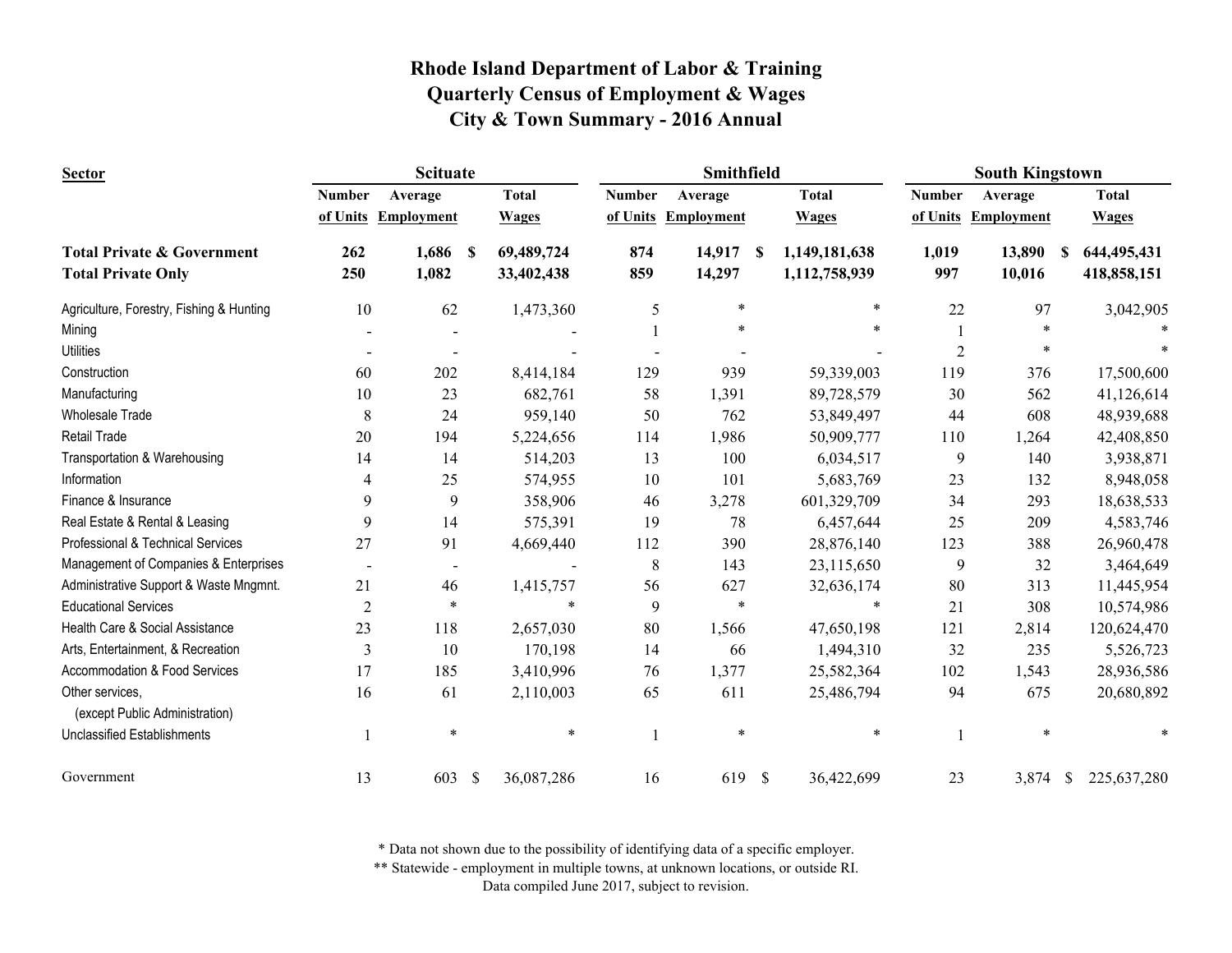| <b>Sector</b>                                     |                | <b>Tiverton</b>     |                             |                | Warren              |                   |                | Warwick             |                    |
|---------------------------------------------------|----------------|---------------------|-----------------------------|----------------|---------------------|-------------------|----------------|---------------------|--------------------|
|                                                   | <b>Number</b>  | Average             | <b>Total</b>                | <b>Number</b>  | Average             | <b>Total</b>      | <b>Number</b>  | Average             | <b>Total</b>       |
|                                                   |                | of Units Employment | <b>Wages</b>                |                | of Units Employment | <b>Wages</b>      |                | of Units Employment | <b>Wages</b>       |
| <b>Total Private &amp; Government</b>             | 370            | 2,694               | \$100,504,140               | 382            | 3,741               | 140,420,518<br>-S | 3,106          | 47,556              | 2,150,395,714<br>S |
| <b>Total Private Only</b>                         | 355            | 2,181               | 74,194,788                  | 375            | 3,583               | 132,477,204       | 3,075          | 43,683              | 1,890,692,655      |
| Agriculture, Forestry, Fishing & Hunting          | 8              | 26                  | 409,589                     |                | $\ast$              | $\ast$            | 6              | $\ast$              |                    |
| Mining                                            |                |                     |                             |                |                     |                   |                |                     |                    |
| <b>Utilities</b>                                  | 3              | $\ast$              |                             |                |                     |                   |                |                     |                    |
| Construction                                      | 43             | 171                 | 7,792,302                   | 49             | 148                 | 6,768,336         | 274            | 2,225               | 134,639,206        |
| Manufacturing                                     | 15             | 74                  | 2,181,670                   | 35             | 776                 | 37,943,518        | 119            | 2,829               | 167,452,512        |
| <b>Wholesale Trade</b>                            | 18             | 94                  | 4,711,630                   | 19             | 109                 | 7,616,379         | 192            | 1,785               | 106,907,732        |
| <b>Retail Trade</b>                               | 57             | 569                 | 23,250,547                  | 42             | 293                 | 7,804,796         | 393            | 7,702               | 235,682,396        |
| Transportation & Warehousing                      | 10             | 59                  | 1,405,509                   | $\overline{4}$ | 147                 | 4,047,648         | 78             | 2,167               | 90,580,127         |
| Information                                       |                | $\ast$              | $\ast$                      | 6              | 29                  | 1,536,990         | 44             | 412                 | 20,929,154         |
| Finance & Insurance                               | 15             | 55                  | 3,079,272                   | 13             | 185                 | 7,672,221         | 196            | 2,552               | 179,276,722        |
| Real Estate & Rental & Leasing                    | $\overline{4}$ | 4                   | 249,170                     | 9              | 27                  | 846,238           | 118            | 1,137               | 46,541,331         |
| Professional & Technical Services                 | 37             | 73                  | 5,360,197                   | 35             | 179                 | 7,773,106         | 409            | 1,960               | 123,614,532        |
| Management of Companies & Enterprises             |                | $\ast$              | $\ast$                      | $\overline{2}$ | $\ast$              | $\ast$            | 27             | 1,602               | 129,385,770        |
| Administrative Support & Waste Mngmnt.            | 31             | 58                  | 1,811,143                   | 25             | 147                 | 4,124,943         | 206            | 2,287               | 74,195,408         |
| <b>Educational Services</b>                       | 5              | $\ast$              | $\ast$                      | $\overline{7}$ | 83                  | 3,706,970         | 39             | 615                 | 23,933,349         |
| Health Care & Social Assistance                   | 31             | 362                 | 10,501,890                  | 39             | 567                 | 25,169,407        | 396            | 8,287               | 381,142,923        |
| Arts, Entertainment, & Recreation                 | $\overline{4}$ | 21                  | 303,697                     | 6              | 50                  | 918,679           | 40             | 646                 | 14,606,329         |
| Accommodation & Food Services                     | 31             | 449                 | 7,435,980                   | 43             | 631                 | 10,191,544        | 260            | 5,740               | 109,301,461        |
| Other services,<br>(except Public Administration) | 44             | 116                 | 2,620,597                   | 45             | 203                 | 5,877,950         | 281            | 1,723               | 52,232,876         |
| <b>Unclassified Establishments</b>                |                |                     |                             |                |                     |                   | $\mathfrak{2}$ | $\ast$              |                    |
| Government                                        | 16             | 512                 | 26,309,352<br><sup>\$</sup> | 8              | 157S                | 7,943,314         | 32             | 3,873 \$            | 259,703,059        |

\* Data not shown due to the possibility of identifying data of a specific employer.

\*\* Statewide - employment in multiple towns, at unknown locations, or outside RI.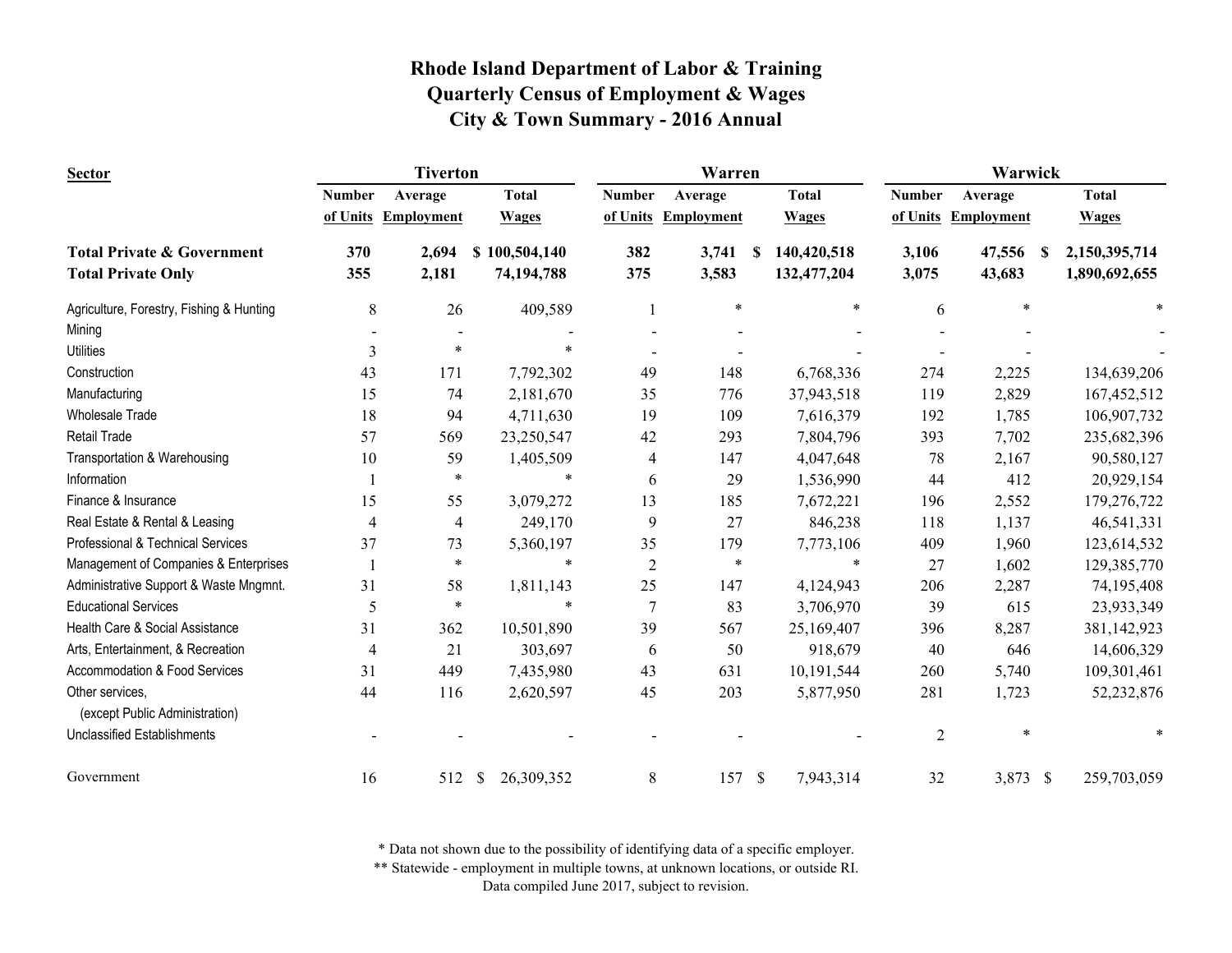| Sector                                            | Westerly      |                     |              |              |                | <b>West Greenwich</b> |          |              | <b>West Warwick</b> |                     |                             |  |
|---------------------------------------------------|---------------|---------------------|--------------|--------------|----------------|-----------------------|----------|--------------|---------------------|---------------------|-----------------------------|--|
|                                                   | <b>Number</b> | Average             |              | <b>Total</b> | <b>Number</b>  | Average               |          | <b>Total</b> | <b>Number</b>       | Average             | <b>Total</b>                |  |
|                                                   |               | of Units Employment |              | <b>Wages</b> | of Units       | <b>Employment</b>     |          | <b>Wages</b> |                     | of Units Employment | <b>Wages</b>                |  |
| <b>Total Private &amp; Government</b>             | 849           | 9,606               |              | 377,561,648  | 212            | 3,124                 | <b>S</b> | 235,261,689  | 579                 | 7,654<br>S          | 373,930,510                 |  |
| <b>Total Private Only</b>                         | 831           | 8,564               |              | 326,016,901  | 202            | 2,748                 |          | 214,342,967  | 564                 | 6,677               | 314,712,631                 |  |
| Agriculture, Forestry, Fishing & Hunting          | 3             | $\ast$              |              | $\ast$       |                | $\ast$                |          | ∗            |                     |                     |                             |  |
| Mining                                            |               |                     |              |              |                |                       |          |              |                     |                     |                             |  |
| <b>Utilities</b>                                  |               |                     |              |              |                |                       |          |              |                     |                     |                             |  |
| Construction                                      | 84            | 308                 |              | 15,367,155   | 39             | 110                   |          | 5,425,130    | 65                  | 360                 | 15,973,389                  |  |
| Manufacturing                                     | 24            | 543                 |              | 28,137,859   | 9              | 841                   |          | 104,747,785  | 27                  | 1,278               | 70,748,005                  |  |
| <b>Wholesale Trade</b>                            | 27            | 72                  |              | 3,635,361    | 15             | 276                   |          | 18,154,489   | 29                  | 298                 | 22,877,579                  |  |
| Retail Trade                                      | 138           | 1,897               |              | 54,805,938   | 15             | 108                   |          | 3,087,297    | 77                  | 906                 | 34,632,605                  |  |
| Transportation & Warehousing                      | 10            | 56                  |              | 2,148,922    | 8              | $\ast$                |          | $\ast$       | 16                  | 464                 | 24, 171, 204                |  |
| Information                                       | 15            | 118                 |              | 7,427,401    | 4              | 15                    |          | 3,534,817    | 11                  | $\ast$              |                             |  |
| Finance & Insurance                               | 28            | 220                 |              | 14,396,651   | $\,8\,$        | 32                    |          | 1,271,189    | 22                  | 116                 | 9,332,251                   |  |
| Real Estate & Rental & Leasing                    | 24            | 69                  |              | 2,323,680    | 6              | $\ast$                |          | $\ast$       | 19                  | 58                  | 1,937,109                   |  |
| Professional & Technical Services                 | 73            | 256                 |              | 13,709,028   | 28             |                       |          |              | 56                  | 215                 | 14,074,803                  |  |
| Management of Companies & Enterprises             | 7             | $\ast$              |              | $\ast$       |                | ∗                     |          | *            | 3                   | $\ast$              |                             |  |
| Administrative Support & Waste Mngmnt.            | 51            | 178                 |              | 5,563,167    | 21             | 160                   |          | 5,249,857    | 40                  | 261                 | 9,300,415                   |  |
| <b>Educational Services</b>                       | 8             | 67                  |              | 1,199,254    |                | $\ast$                |          | $\ast$       | 8                   | 79                  | 1,563,436                   |  |
| Health Care & Social Assistance                   | 110           | 1,881               |              | 78,187,165   | 16             | 136                   |          | 3,574,807    | 60                  | 859                 | 28,214,085                  |  |
| Arts, Entertainment, & Recreation                 | 34            | 504                 |              | 14,063,888   | $\overline{2}$ | $\ast$                |          | $\ast$       | 9                   | 28                  | 620,610                     |  |
| Accommodation & Food Services                     | 113           | 1,640               |              | 37, 385, 139 | 18             | 258                   |          | 4,993,258    | 62                  | 709                 | 11,869,514                  |  |
| Other services,<br>(except Public Administration) | 85            | 306                 |              | 7,822,725    | 14             | 26                    |          | 708,846      | 65                  | 288                 | 8,578,010                   |  |
| <b>Unclassified Establishments</b>                |               |                     |              |              |                | $\ast$                |          | $\ast$       |                     | $\ast$              |                             |  |
| Government                                        | 19            | 1,042               | $\mathbb{S}$ | 51,544,747   | 11             | 376 \$                |          | 20,918,722   | 16                  | 976                 | $\mathcal{S}$<br>59,217,879 |  |

\* Data not shown due to the possibility of identifying data of a specific employer.

\*\* Statewide - employment in multiple towns, at unknown locations, or outside RI.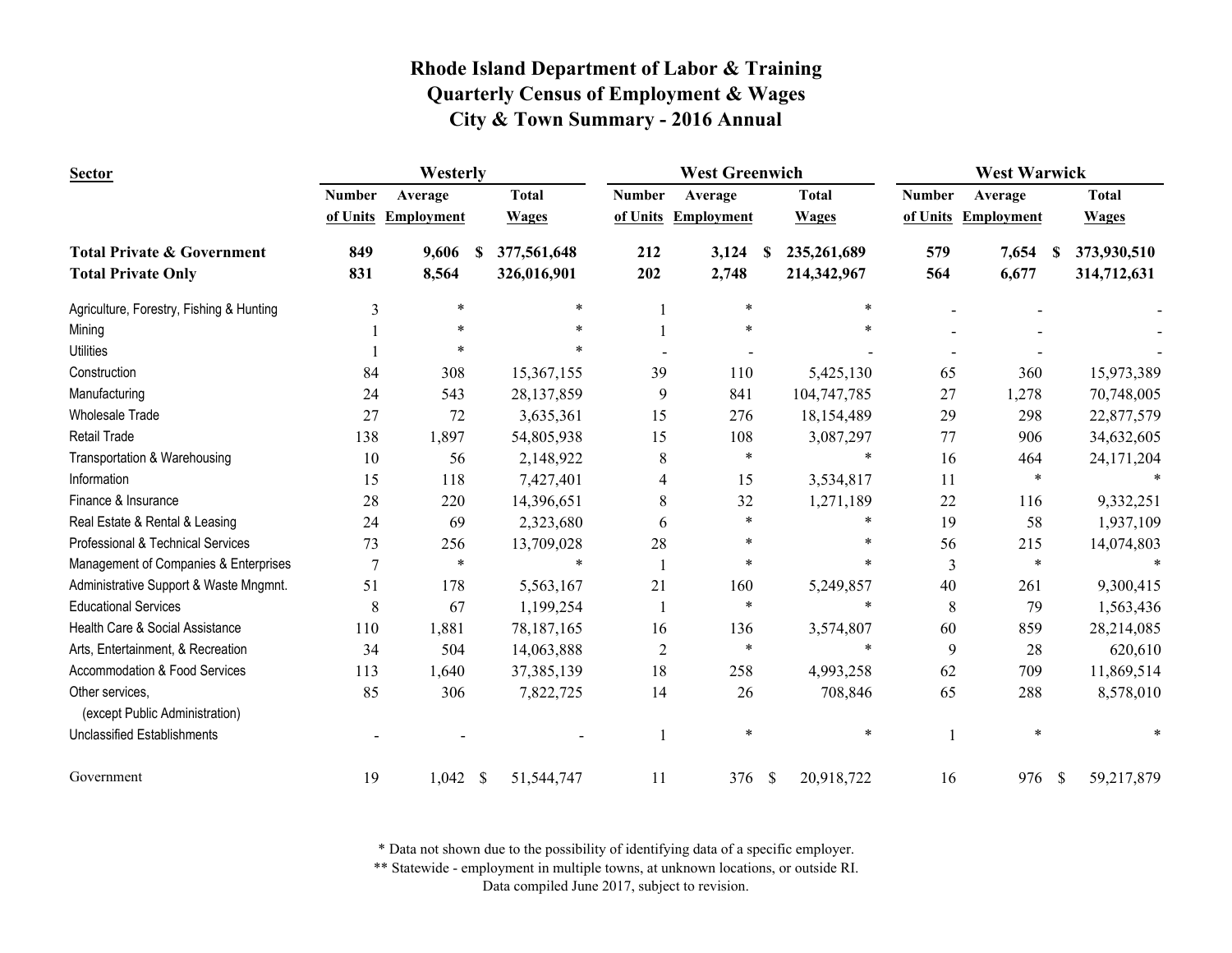| <b>Sector</b>                            |                | Woonsocket        |    |              | Statewide **  |                   |      |              |
|------------------------------------------|----------------|-------------------|----|--------------|---------------|-------------------|------|--------------|
|                                          | <b>Number</b>  | Average           |    | <b>Total</b> | <b>Number</b> | Average           |      | <b>Total</b> |
|                                          | of Units       | <b>Employment</b> |    | <b>Wages</b> | of Units      | <b>Employment</b> |      | <b>Wages</b> |
| <b>Total Private &amp; Government</b>    | 873            | 14,456            | S  | 918,282,308  | 4,556         | 11,005            | -S   | 791,992,924  |
| <b>Total Private Only</b>                | 855            | 12,978            |    | 834,760,939  | 4,537         | 10,906            |      | 782,926,741  |
| Agriculture, Forestry, Fishing & Hunting |                |                   |    |              | 1             | $\ast$            |      | ∗            |
| Mining                                   |                |                   |    |              |               |                   |      |              |
| <b>Utilities</b>                         | $\overline{2}$ | $\ast$            |    | $\ast$       | 5             | $\ast$            |      | *            |
| Construction                             | 68             | 325               |    | 15,301,548   | 306           | 767               |      | 45,439,917   |
| Manufacturing                            | 55             | 966               |    | 46,046,238   | 69            | 103               |      | 7,865,657    |
| <b>Wholesale Trade</b>                   | 36             | 404               |    | 25,317,514   | 1,391         | 2,353             |      | 251,610,922  |
| Retail Trade                             | 117            | 1,214             |    | 40,355,177   | 151           | 411               |      | 18,553,791   |
| Transportation & Warehousing             | 20             | $\ast$            |    | *            | 57            | 146               |      | 9,066,152    |
| Information                              | 10             | 38                |    | 1,137,313    | 265           | 443               |      | 39,611,494   |
| Finance & Insurance                      | 27             | 166               |    | 8,656,408    | 204           | 616               |      | 57,874,061   |
| Real Estate & Rental & Leasing           | 31             | 124               |    | 4,871,940    | 50            | 119               |      | 6,831,816    |
| Professional & Technical Services        | 130            | 526               |    | 43,397,817   | 915           | 1,840             |      | 163,247,095  |
| Management of Companies & Enterprises    | 18             | $\ast$            |    | $\ast$       | 62            | 168               |      | 13,529,828   |
| Administrative Support & Waste Mngmnt.   | 49             | 400               |    | 16,804,336   | 574           | 2,437             |      | 105,446,886  |
| <b>Educational Services</b>              | 11             | 328               |    | 10,969,426   | 97            | 178               |      | 7,210,990    |
| Health Care & Social Assistance          | 129            | 4,047             |    | 152,879,388  | 115           | 449               |      | 26,369,618   |
| Arts, Entertainment, & Recreation        | 9              | 113               |    | 2,684,751    | 31            | 62                |      | 2,994,451    |
| Accommodation & Food Services            | 88             | 946               |    | 15,335,478   | 72            | 557               |      | 13,204,444   |
| Other services,                          | 83             | 287               |    | 7,326,446    | 138           | 225               |      | 12,047,691   |
| (except Public Administration)           |                |                   |    |              |               |                   |      |              |
| <b>Unclassified Establishments</b>       |                | $\ast$            |    | $\ast$       | 49            | 32                |      | 1,682,600    |
| Government                               | 19             | 1,478             | \$ | 83,521,369   | 21            | 100               | - \$ | 9,066,183    |

\* Data not shown due to the possibility of identifying data of a specific employer.

\*\* Statewide - employment in multiple towns, at unknown locations, or outside RI.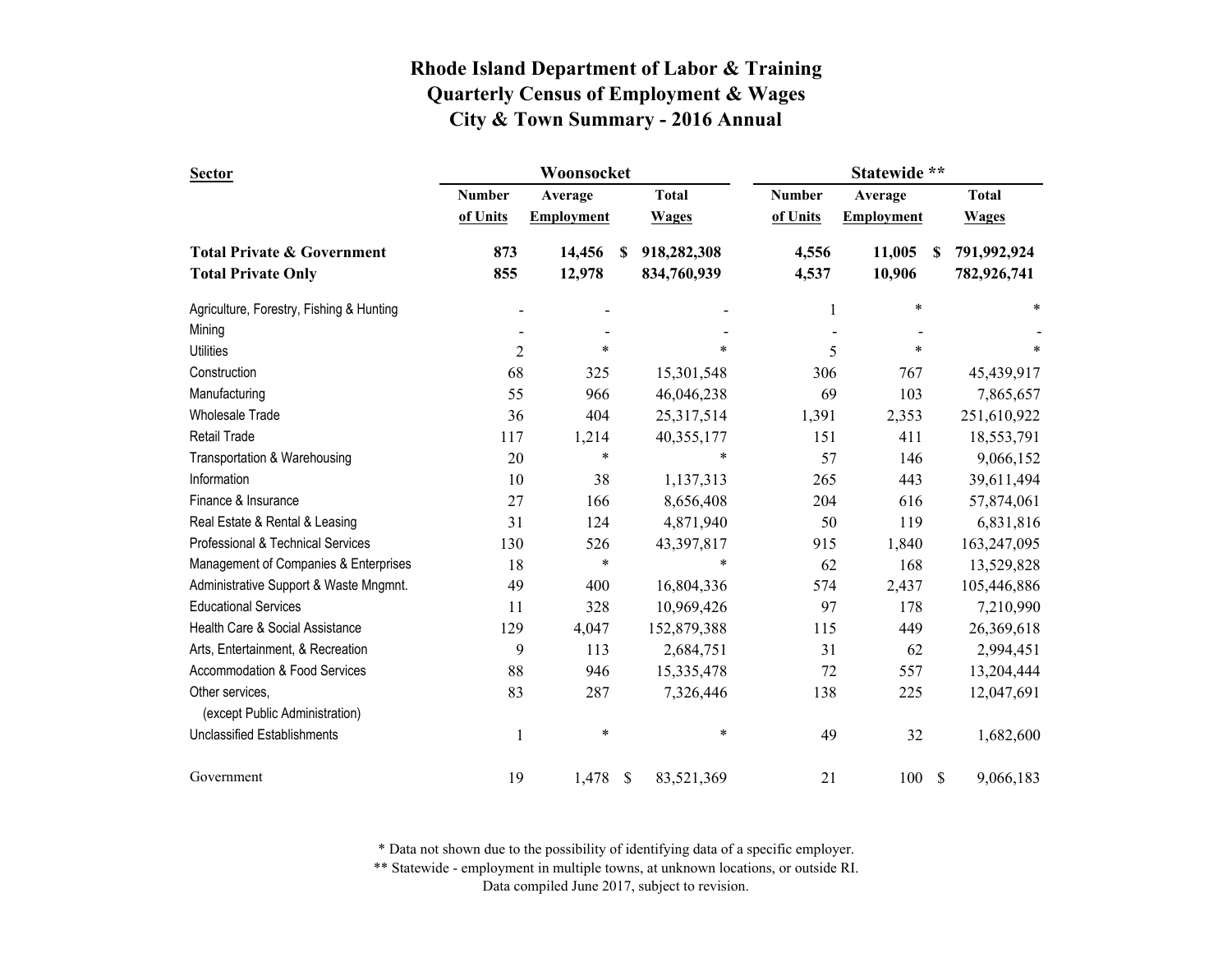| <b>Sector</b>                                     |                | <b>Bristol County</b> |                             |               | <b>Kent County</b> |               |               | <b>Newport County</b> |                   |  |               |
|---------------------------------------------------|----------------|-----------------------|-----------------------------|---------------|--------------------|---------------|---------------|-----------------------|-------------------|--|---------------|
|                                                   | <b>Number</b>  | Average               | <b>Total</b>                | <b>Number</b> | Average            |               | <b>Total</b>  | <b>Number</b>         | Average           |  | <b>Total</b>  |
|                                                   | of Units       | <b>Employment</b>     | <b>Wages</b>                | of Units      | <b>Employment</b>  |               | <b>Wages</b>  | of Units              | <b>Employment</b> |  | <b>Wages</b>  |
| <b>Total Private &amp; Government</b>             | 1,459          | 13,749 \$             | 567,380,316                 | 5,396         | 74,199 \$          |               | 3,424,571,963 | 3,301                 | 38,964 \$         |  | 1,927,450,068 |
| <b>Total Private Only</b>                         | 1,424          | 11,760                | 455,902,153                 | 5,307         | 67,058             |               | 2,988,340,257 | 3,201                 | 31,221            |  | 1,345,507,039 |
| Agriculture, Forestry, Fishing & Hunting          | $\overline{3}$ | $\ast$                |                             | $\ast$<br>12  | 40                 |               | 869,723       | 40                    | 203               |  | 5,805,029     |
| Mining                                            |                |                       |                             |               | $\ast$             |               | $\ast$        | $\overline{2}$        | $\ast$            |  |               |
| <b>Utilities</b>                                  |                | ∗                     |                             |               | $\ast$             |               | *             | 5                     | 51                |  | 5,201,366     |
| Construction                                      | 190            | 657                   | 33,926,829                  | 540           | 3,253              |               | 180,713,209   | 317                   | 1,517             |  | 77,998,181    |
| Manufacturing                                     | 99             | 1,733                 | 84,310,885                  | 212           | 5,802              |               | 406,127,726   | 84                    | 2,057             |  | 171,857,659   |
| <b>Wholesale Trade</b>                            | 82             | 310                   | 23,847,231                  | 316           | 2,792              |               | 186, 173, 387 | 124                   | 503               |  | 33,794,488    |
| <b>Retail Trade</b>                               | 130            | 1,127                 | 30,878,899                  | 641           | 11,323             |               | 353, 182, 482 | 430                   | 4,213             |  | 131,475,861   |
| Transportation & Warehousing                      | 12             | 155                   | 4,612,475                   | 116           | 3,060              |               | 129,910,467   | 74                    | 535               |  | 19,036,958    |
| Information                                       | 29             | 90                    | 6,622,121                   | 91            | 1,137              |               | 80,737,406    | 61                    | 471               |  | 28,663,615    |
| Finance & Insurance                               | 59             | 504                   | 25,292,316                  | 306           | 3,058              |               | 215,097,477   | 123                   | 1,035             |  | 94,858,949    |
| Real Estate & Rental & Leasing                    | 40             | 125                   | 6,075,004                   | 194           | 1,377              |               | 58,449,313    | 116                   | 610               |  | 25,202,366    |
| Professional & Technical Services                 | 157            | 401                   | 23,192,709                  | 692           | 3,696              |               | 254,756,528   | 445                   | 3,249             |  | 223,581,552   |
| Management of Companies & Enterprises             | 11             | 60                    | 2,910,573                   | 46            | 2,010              |               | 168,267,529   | 25                    | 468               |  | 26,869,473    |
| Administrative Support & Waste Mngmnt.            | 84             | 411                   | 13,264,715                  | 373           | 3,304              |               | 109,758,811   | 251                   | 955               |  | 34,595,012    |
| <b>Educational Services</b>                       | 39             | 1,540                 | 74,575,891                  | 76            | 1,559              |               | 60,747,477    | 58                    | 1,197             |  | 57,082,863    |
| Health Care & Social Assistance                   | 158            | 1,886                 | 68,203,333                  | 672           | 12,195             |               | 521,874,283   | 247                   | 4,151             |  | 152,237,802   |
| Arts, Entertainment, & Recreation                 | 36             | 410                   | 12,444,743                  | 67            | 814                |               | 18,100,962    | 90                    | 1,355             |  | 41,724,061    |
| Accommodation & Food Services                     | 123            | 1,620                 | 27,985,332                  | 461           | 8,978              |               | 165,574,370   | 367                   | 6,865             |  | 158,243,793   |
| Other services,<br>(except Public Administration) | 186            | 728                   | 17,621,769                  | 516           | 2,654              |               | 77,305,157    | 361                   | 1,781             |  | 57,040,004    |
| <b>Unclassified Establishments</b>                |                |                       |                             | 5             | $\ast$             |               | $\ast$        | $\overline{4}$        | $\ast$            |  |               |
| Government                                        | 38             | 1,989                 | $\mathbb{S}$<br>111,478,163 | 93            | 7,139              | $\mathcal{S}$ | 436,231,706   | 106                   | $7,744$ \$        |  | 581,943,029   |

\* Data not shown due to the possibility of identifying data of a specific employer.

\*\* Statewide - employment in multiple towns, at unknown locations, or outside RI.